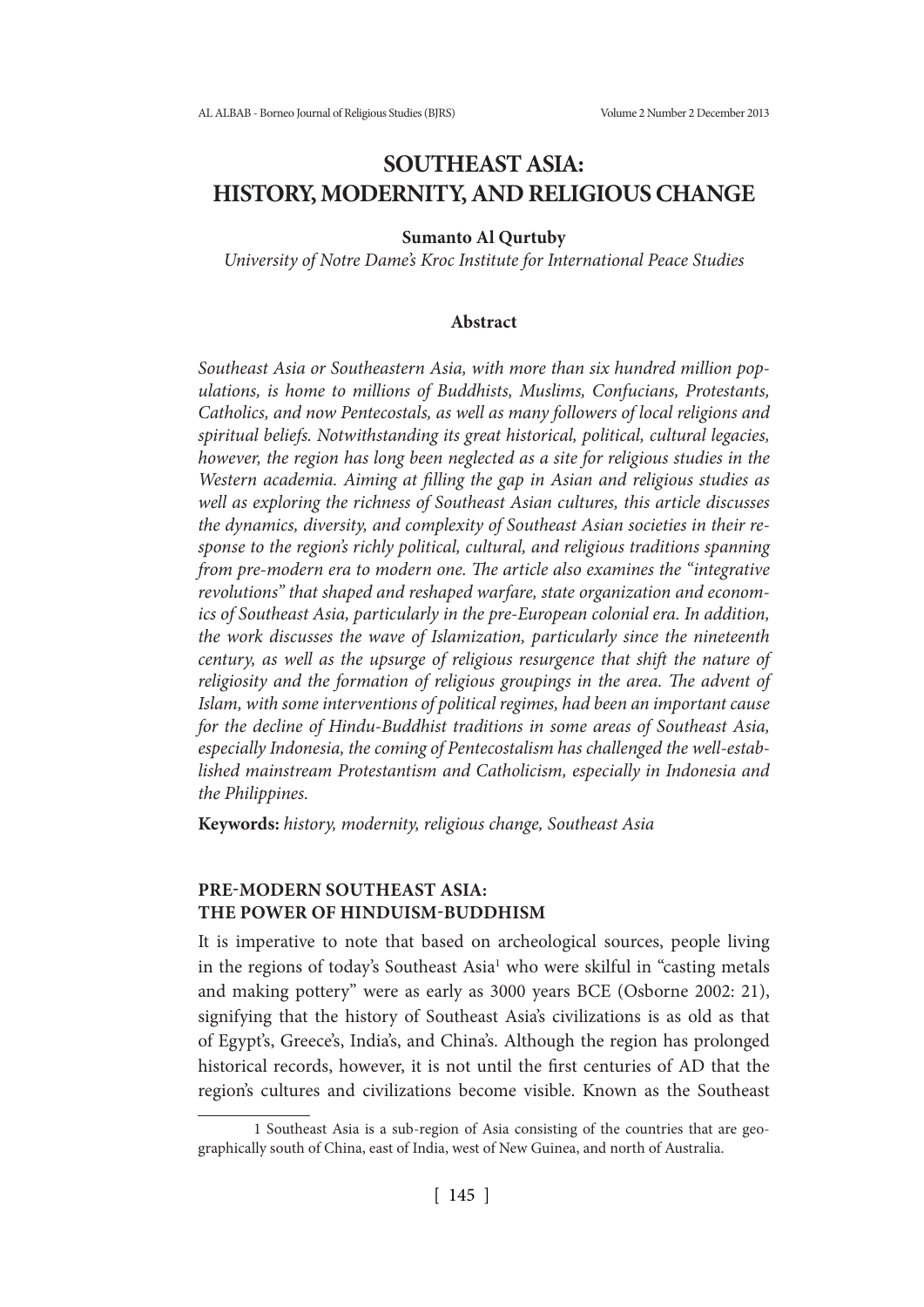Asia's Golden Age, this classical era had been marked by the appearance of great cultural achievements crafted by the early actors of the Indic states. These remarkable accomplishments, achieved by the "Indic" courts that were scattered across Southeast Asia, were later followed or replaced by what the noted historian of Southeast Asia Anthony Reid (1988, 1995) has called the "Age of Commerce" typified by the dynamics of global trade involving foreigners of various professions such as, among others, merchants, teachers, gurus, Sufis, travelers, and priests coming from around the world: China, India, Persia, Bangladesh, Arab and the Middle East, Ceylon, and Madagascar, to name but a few (see also Lombard 1996).

The region of "pre-modern" Southeast Asia was divided into two main categories: mainland / inland and maritime, each of which has special characteristics in terms of its people, along with their cultures, divisions of labor, social living, organization, traditions, technologies, and system of beliefs. Later, as I will discuss below, such distinctive features of the mainlandmaritime influenced the forms and characteristics of the region's traditional states or courts. Moreover, the mainland region, known as Indochina comprising Cambodia, Laos, Burma (Myanmar), Thailand, and Vietnam, was divided into two major areas, namely upland and lowland. Historian Milton Osborne (2002: 65; 2000: 53) calls it "hill-valley division." People living on the upland territory have also different features from those who lived on the lowland. While peasant farmer was part of the dominant society of the lowland, the nomadic farmer who practiced "slash and burn agriculture," in addition to hunter-gatherer, composed the striking marks of the "hill people" in traditional Southeast Asia. Most minority highlanders did not share the dominant lowland society's values and cultures. Additionally, most majority lowlanders often considered the peoples of the highland as savage, barbarian, primitive, and uncivilized groups. Such stereotyping suggests that the split of upland-lowland is not merely a geographical separation, but—this is the most important thing—socio-cultural division. The people of the lowland who controlled the governments also did not involve the uplanders in their decision-making process and other governmental-political issues. As a result, the highlanders became "out-groups," albeit they played a variety of significant roles across the regions of Southeast Asia such as a source of slaves, trade of forest products, and magical power.

Unlike the mainland of traditional Southeast Asia in which its inhabitants were divided into upland and lowland dwellers, the real division in the maritime regions (such as Indonesia, Brunei, Malaysia, the Philippines, Singapore, East Timor, among others) was, to borrow Osborne's phrase, "those who followed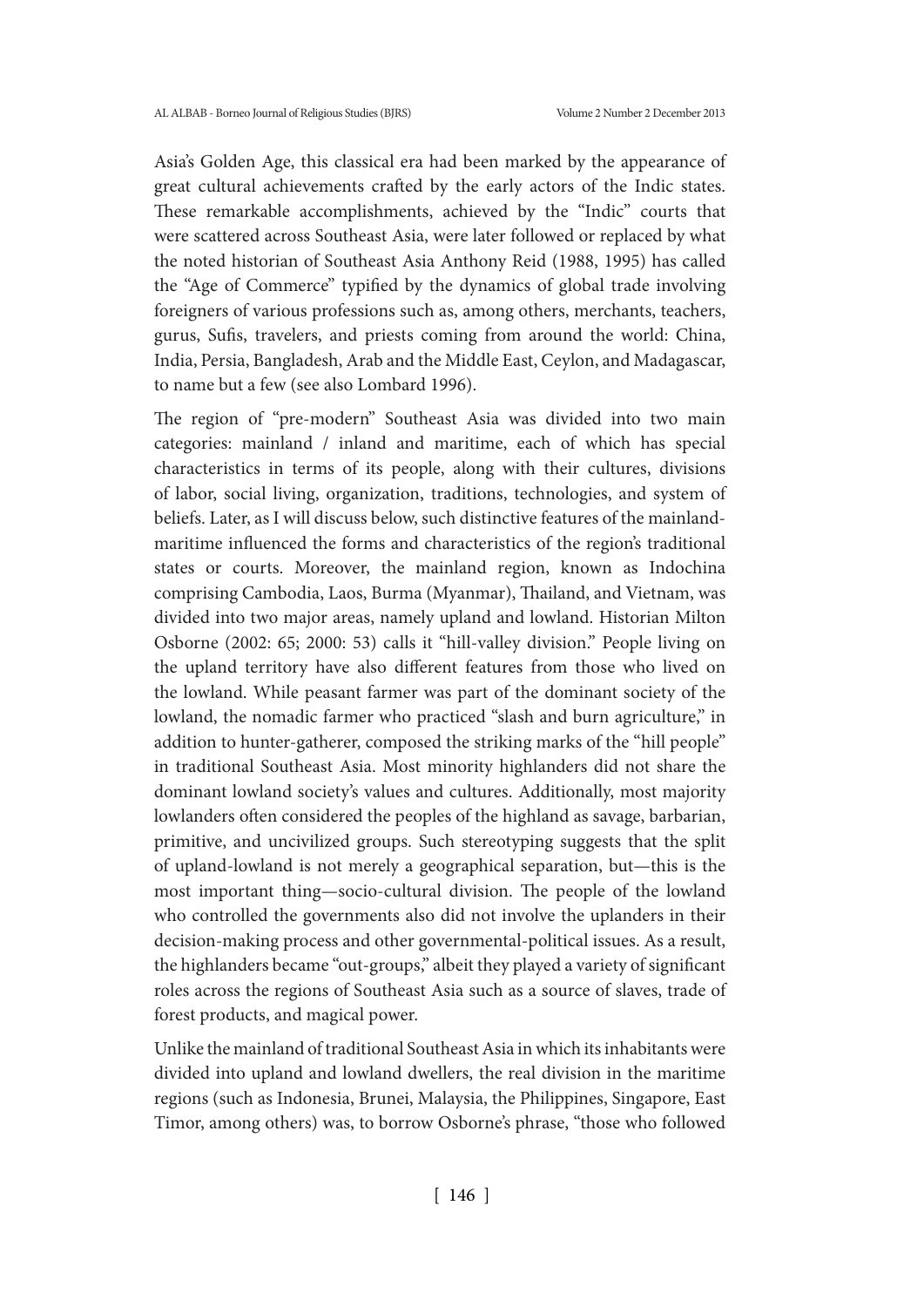a pattern of life related to a permanent base" (e.g. for fishing, trading, and farming) and those who pursued "a nomadic life combining hunting and slash and burn agriculture." Whereas in the mainland the nomadic farmer was highlanders, that was not the case in areas of the maritime. Apart from the details of differences between the mainland/inland and the coastal areas, it is common to acknowledge that the mainland was marked by agrarian societies while the maritime areas were typified by trading and fishing-based economic systems (see also SarDesai 1997).

It is significant to note that there were no massive state-based societies in the region until the arrival of Indian Buddhist priests and Hindu Brahmins, which later drove the establishment and transformation of local small states to, a sort of "Indic" courts/states across the Southeast Asia's interior and coastal areas. The word "state" highlighted here, it should be noted, is not in the sense of modern-nation states, but rather in the term of old-fashioned state/government that was characterized by (1) no clear physical boundary since it was not a territorial state (as a result, rulers fought and controlled over followers not territory); (2) lack of bureaucracy, and indeed there was no bureaucrat in the sense of today's modern-state; (3) patrimonialism in which the relationship between the rulers and the ruled was not built based upon professional ties but "patron-client" and personal connection with a ruler; (4) lack of government structure so that no bureaucratic continuity; (5) no standing army; and (6) no mechanism or rule of succession, so that the process of transformation of power could be violent. Vietnam was the only country in Southeast Asia's early history that had a sort of "modern" government typified by bureaucracy, structures of governments (from central to village level), education, professionalism, and a written code as the law. While in the "Indic" states (in Burma, Thailand, Cambodia, or Java) the officialdom was a quasi-hereditary affair, in Vietnamese state bureaucracy was open to all citizens who could meet the tests of scholarship. Vietnam's "uniqueness" can be understood, in part because it was the only region in Southeast Asia that was "Sinicized" rather than "Indianized" (see Osborn 2000: 35-41).

Furthermore, the legacy of those "Indic" states in Southeast Asia's classical history can be traced back to the foundation of a number of great classical kingdoms scattered from Angkor of Cambodia to Tarumanegara of West Java, from Champa to Kutai of Kalimantan.2 Perhaps only Sulawesi and Maluku

<sup>2</sup> Examples of these early "Indic" empires stretching from early centuries AD to 13<sup>th</sup> and 14th centuries included Angkor of Cambodia, Pagan of Burma, Champa (in Southern Vietnam), Srivijaya of Sumatra (its center is believed in today's Palembang), Gangga Negara (located in today's Perak, Malaysia), Langkasuka (located in the Malay Peninsula), Pan Pan (situated in modern Kelantan or Terengganu, Malaysia), Salakanagara (sited in today's Pandegelang of West Java), Tarumanegara (its power scattered from modern Banten, Bogor,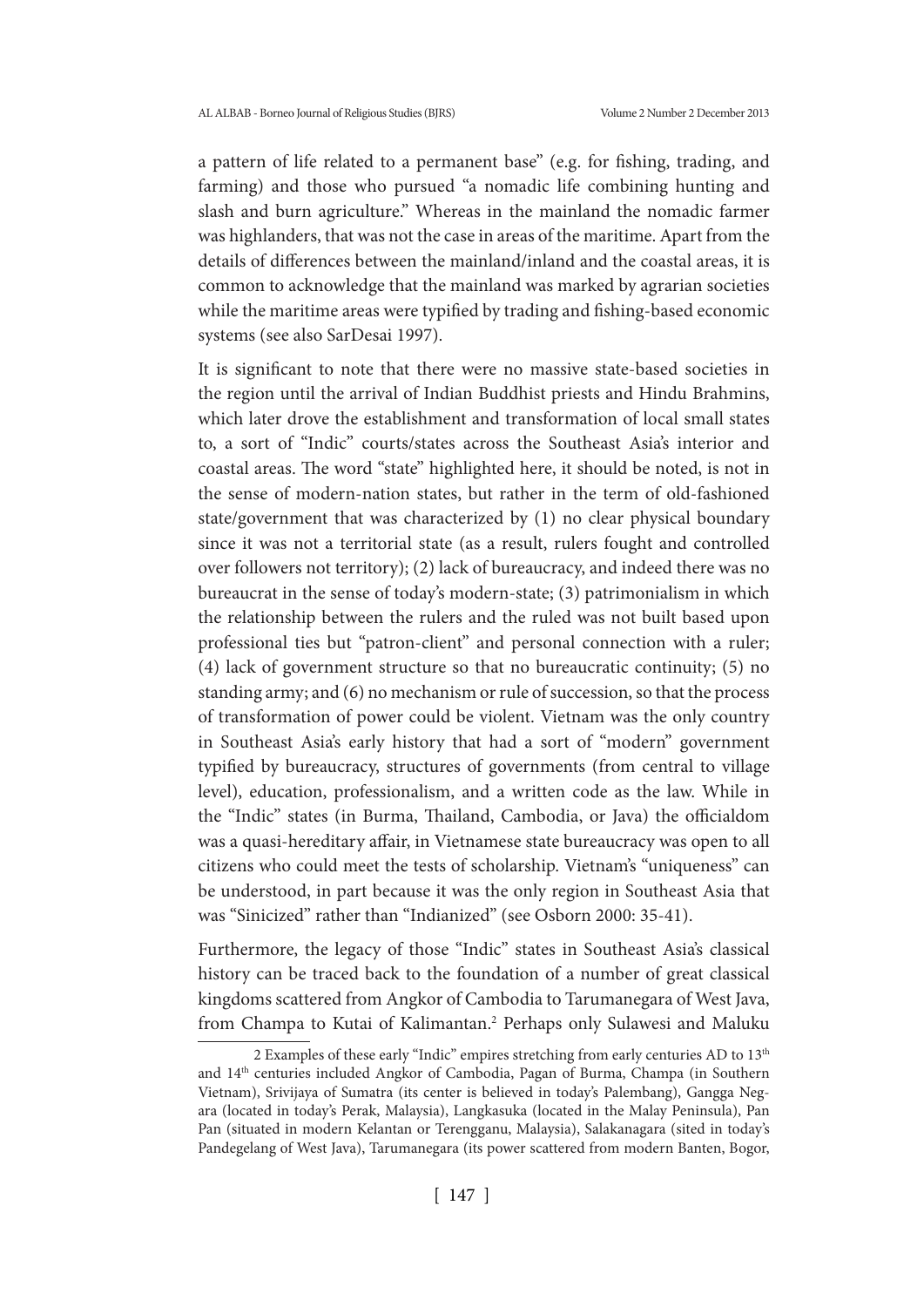had not been influenced by Hinduism-Buddhism. There are no temples and other Indian artifacts so far in both eastern regions of Indonesia. Apart from Sulawesi and Maluku, most, if not all, the greatly classical kingdoms in Southeast Asia were associated with Buddhism (especially Mahayana Buddhism), Hinduism, or both (and in some cases mixed with indigenous beliefs). Effected by Southeast Asia's features and physical environments, these classical empires can also be characterized into two main streams: land-based states centering agricultural systems and agrarian societies, and maritimebased empires focusing on trading or a sort of "mercantile state." While Angkor of Cambodia was one of the mightiest examples of the land-based empires, Srivijaya of Sumatra was the main powerful maritime-based kingdom in Southeast Asia's classical stage that built its enormous power based on the networks of international trade and China's sponsorship (Tan 2009).

With the exception of Vietnam, which was deeply-rooted and influenced by Chinese-Confucian traditions and politics; thereby extensively differed from other territories of Southeast Asia in terms of state organization, as well as the Philippines (and perhaps Brunei?), which was never touched by Indian cultures, Southeast Asia's regions in the classical era deeply experienced a process of what so-called "Indianization." Indeed, there has been a debate to how Indian cultures and politics come to play its part in the early stages of Southeast Asian history and about the degree of its significance. Such debate can be understood in part because there was never any major or waves of huge migration of people from India to Southeast Asia. Instead, only a limited number of people, some of them were Brahmins (Hindu priests), Buddhist monks, scholars, and traders searching for routes,<sup>3</sup> did travel to Southeast Asian regions that were famous as the lands or islands of gold. Once the Indian priests-scholars landed and reached the small-scale "states" just appeared in the region, they found that their religions—Hinduism and Buddhism—proved attractive to the local rulers and their inhabitants (see e.g. Lockard 2009).

Some scholars have argued that a primary reason of the attractiveness toward Indian cultural ideas attached in Buddhism and Hinduism partly because these religions fitted perfectly with the local religious beliefs and worldviews existing in (some) areas of Southeast Asia. To put it differently, the Indian

and Jakarta), Kutai Martadipura (in East Kalimantan. Its founder, Kudungga, was a Buddhist from the royal family of Champa court), Kalingga (located in today's Keling of Jepara, and its popular king, Ratu Shima, has been called "the classical Srikandi of Javanese society"), and Mataram Kuno in Central Java (either related to Wangsa Sanjaya or Wangsa Syailendra which were the actors of the formation of Central Java's great temples: Borobudur, Prambanan/Lara Jonggrang, and Kalasan).

<sup>3</sup> The traders travelled to the east from India because of a decision made by the Roman Emperor Vespasian who banned the export of gold to India.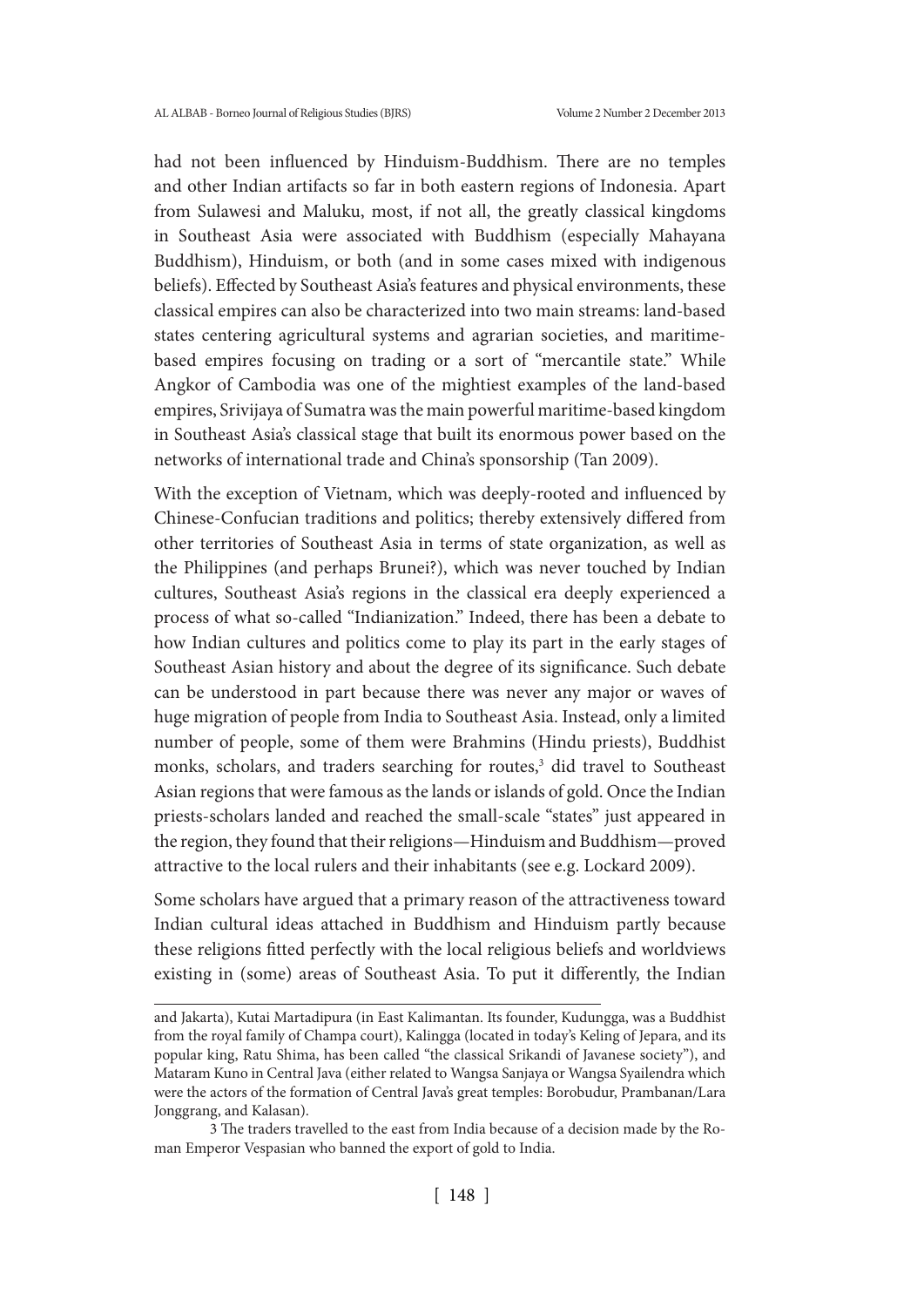cultures, traditions, and knowledge were absorbed by the local rulers and populations, and were joined to their existing cultural patterns. Local spiritualcultural concepts of the cosmic duality, for instance, resembled those of Indian "*dewa-dewi*" (lit. god-goddess). Local beliefs toward "sacred mountains," along with its guardian spirits, as a source of the balance of universe (see e.g. Geertz 1976; Beaty 1999) also nicely fitted Hindu-Buddhist idea of Mount Meru (also called "Sumeru" meaning the "Great Meru"), a sacred mountain in Hindu-Buddhist cosmology (as well as in Jain mythology). For local believers in Java, the Mount Meru is considered to be the center of all the physical, metaphysical, and spiritual universes. For Indian Hindus, it is believed that the Mt. Meru is to be the adobe of Brahma (the Hindu god of creation) and other gods (*devas*). As well, Indian veneration of the *lingam*, an image in stone of the Hindu god Shiva's phallus and so symbolizing both divine and earthly generative powers, is believed to have fitted well with a similar veneration in Southeast Asia of erect stones as fertility symbols (cf. Schrieke 1957).

Another reason of why Buddhism and Hinduism were eye-catching local rulers and their subjects was the "custodians of knowledge" Hindu Brahmins and Buddhist monks brought and offered to them. Nothing to do with religious concepts, these "custodians of knowledge" that the Brahmins and monks carried out during early phases of Southeast Asian history related to those of astronomy and astrology, of architecture, and of statecraft. In the eyes of local rulers, all these things were very useful to be used as a means of governing societies, of crafting a temple, court and building, of expecting a major astronomical event, etc., along the way of religious symbolism. Local histories and oral traditions scattered from Cambodia to Sunda telling the meeting and relationships between Brahmins and monks with local rulers confirmed the influence of these Indian priests to local kings.

However it is central to notice that whatever the significance of imported Indian knowledge and cultures and their meeting with the existing local religious beliefs, cultural patterns, and worldviews, there were some vital aspects of Southeast Asian life that never took roots within Indian cultures. In addition, in some cases, a number of fundamental Indian religious systems and cultures were never adopted by Southeast Asian Hindus such as the strict caste system (i.e. *brahma, ksatria, waisya, sudra*, and *paria*). As well, while in India temples function as a congregational life, Southeast Asia's temples were dedicated to courts and kings. Although Indian religions, art forms, and systems of government had been at the center of Southeast Asian life and cultures, these "cultural endowments" had been localized in accordance with "local tastes." In brief, Southeast Asians, indeed, borrowed and absorbed Indian religious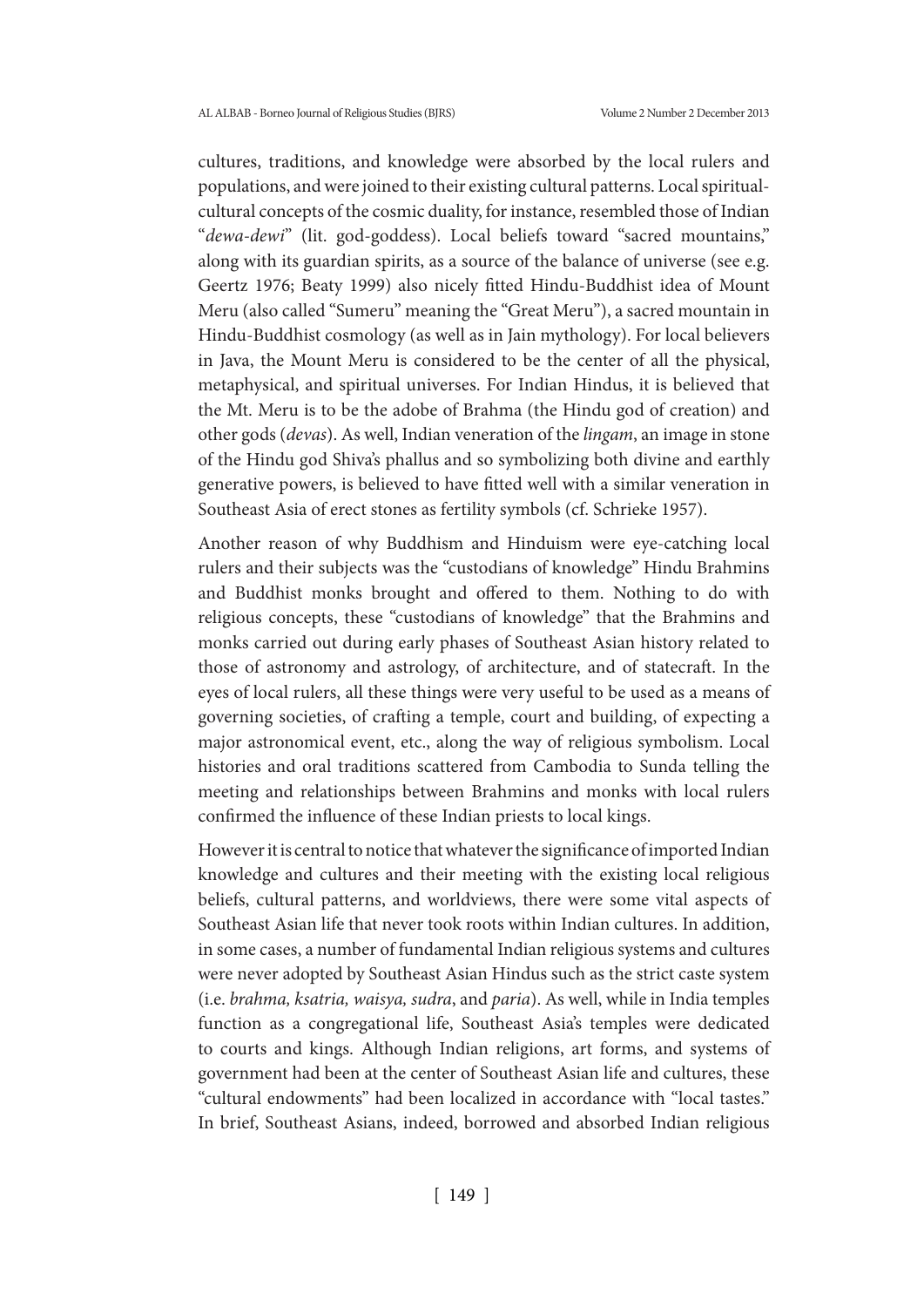beliefs and knowledge but they also adapted these cultural gifts in accordance with local cultures and traditions. This is to say that Southeast Asians were neither "active givers" nor "passive recipients." The process of "Indianization" hence should be viewed as neither Southeast Asian total acceptance of Indian cultural values nor the complete transformation of Southeast Asian cultural and political features into Indian nature. In fact, there were a number of cultural patterns that still unique Southeast Asia such as, among others, gender relationships, female peasants, and wet-rice cultivation techniques.

#### **THE AGE OF COMMERCE AND THE ADVENT OF ISLAM**

The glory of Hinduism/Mahayana Buddhism-based classical empires had come to an end sometime in the  $14/15<sup>th</sup>$  century after the downfall of Cambodia's Angkor and Sumatra's Sriwijaya. The Angkor was replaced by powerful Thai peoples while Sriwijaya was transformed into a new dominant Islamic sultanate of Malacca, which later sponsored "Islamization" to Malay regions, Brunei and Borneo, and eastern Indonesia such as Sulawesi (e.g. the Kingdom of Gowa) and North Maluku (Sultanates of Ternate, Tidore, Bacan, and Jailolo). The collapse of the great kingdoms of Angkor and Sriwijaya had been followed by the rise of the new era so-called the "Age of Commerce" that marked Southeast Asia's pre-European colonial history, as well as the end of Southeast Asia's classical era. This particular phase was very dynamics in terms of cultural and commercial flow since there were various social agents and peoples in the region coming from different part of the world.

The driving forces of this "Age of Commerce" included, but not limited to, first, spices which were far more expensive than gold that had been at the core of foreigners travelling to Southeast Asia in the "classical" period; second, military or political expedition of China-Mongol from the Yuan Dynasty. Sometimes in the 1289s, the emperor Kublai Khan (r. 1260–1294) sent some 20.000 armies to Java to defeat the King Kertanegara of Singasari in East Java and forced it to be a tributary state; and third—and this is the most remarkable one—the contact establishment between the Ming Dynasty and Southeast Asia regions. Born in 1370, Cheng Ho (Zeng He), it was believed to be a Hui Muslim, was the main legendary figure of this contact who led huge expeditions to the coastal areas of Southeast Asia since the early fifteenth century.

The *Ming Shi* ("the History of Ming Dynasty") recorded that Cheng Ho's fleet was involved 62 big ships and 225 *junk* (boats) along with 27.550 marines, astronomers, politicians, map makers, doctors, traditional healers, preachers, ethnographers, etc. (Tan 2009; Nio 1952). From 1405 to 1433, Cheng Ho had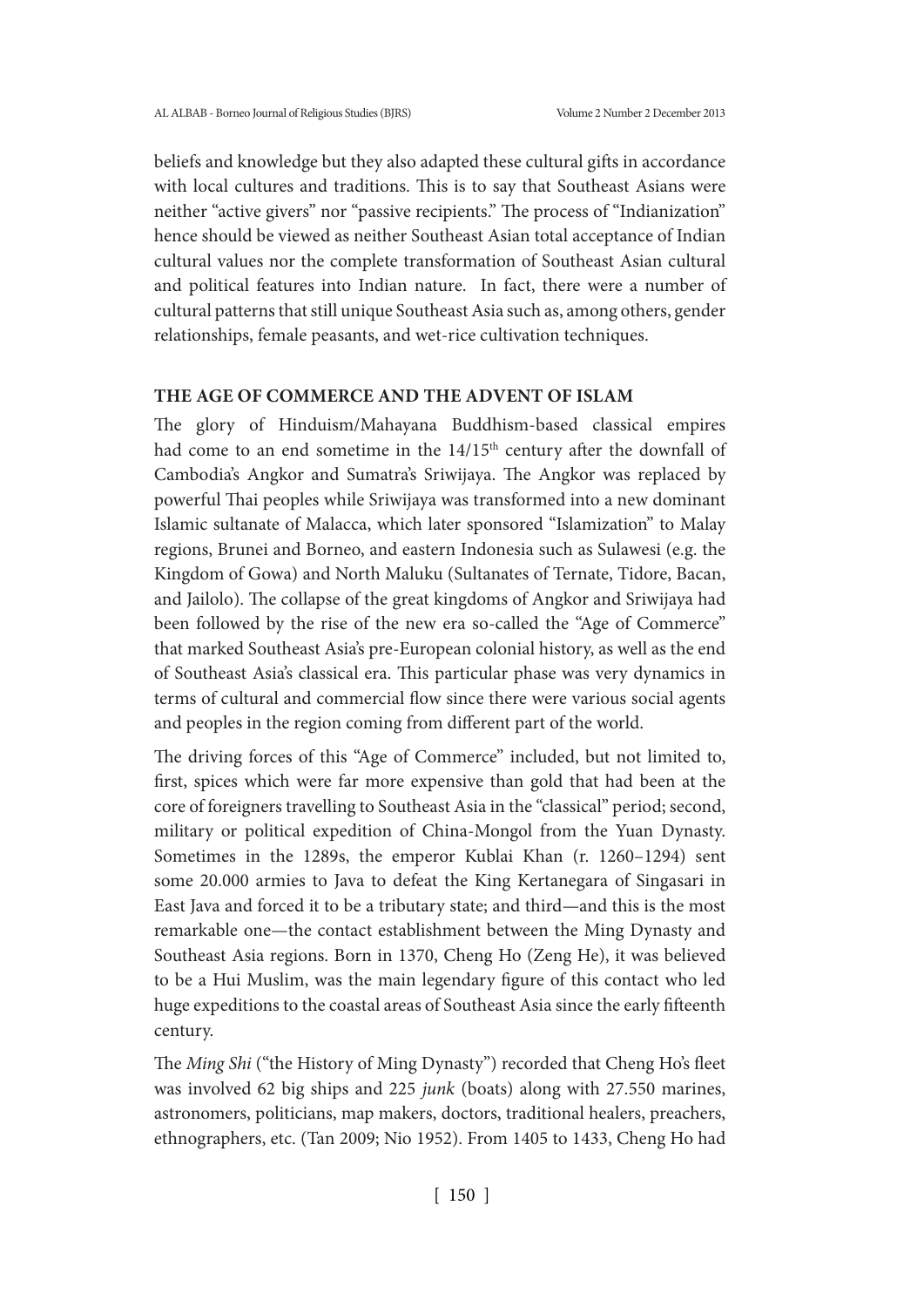conducted the expedition for seven times<sup>4</sup> and visited more than thirty seven countries: from Indonesian seaports, notably Palembang, Banten, Cirebon, Semarang, Gresik, and Surabaya to Ceylon, Kocin, Kalikut, Ormuz, Jeddah, Magadisco and Malindi, from Campa to India, from Persian Gulf to Red Sea and the coast of Kenya. Cheng Ho's expeditions were not only for the economic and political purposes, but cultural and religious concerns as well.

As a result of the influx of peoples and merchandise from various parts of the world, Southeast Asia from fourteenth to sixteenth century, just about the coming of European colonials, had been the world's most prosperous trading centers. Witnesses and records of early travelers who transited to Southeast Asia's coastal areas in the  $14<sup>th</sup>$  to  $16<sup>th</sup>$  centuries such as Marco Polo, Ibnu Battuta, Ma Huan, Loedewicks, de Houtman, to name a few, can be used as evidence of the dynamics and advancement of Southeast Asia throughout those centuries. Accordingly claims have been made by some specialists of Southeast Asia that the period between the  $13<sup>th</sup>$  and  $16<sup>th</sup>$  century was a stagnant/static era separated from the glorious classical "Golden Age" resulted in the mightiest cultural monuments and the heroic colonialism beginning in the late sixteenth century need to be reevaluated.

The emergence of the "Age of Commerce" was indicated by a number of fundamental features: (1) the growth of urban cities (it is said the increase was three times much bigger that European cities); (2) the plurality of ethnicity and religion; (3) the growth of personal wealth (Malay/Indonesian: "*orang kaya*") that marked the emergence of a new class of wealthy people (indicated by the ownership of merchant fleets and ships); and (4) contractual package of government distinctive from the "old" fashioned raja-centric states. Here, the appearance of a new class of rich people and merchant groups had been able to change the nature of politics and state government as well as the patterns of the relationship between the ruler and the ruled. While in the "old" states the status of "elite people" was only determined by hereditary system, i.e. only those inherited the blood of kings, princes, courters, or Brahmins (Indonesian: "*darah biru*") who were able to reach the elite class, during the "Age of Commerce," the new class of rich people and merchant groups could

<sup>4</sup> The first expedition (1405-07) was from Nanjing to Calicut, Champa, Java, Srivijaya, Sumatra, and Ceylon; The second expedition (1407-09) was a voyage to India and to install the new king of Calicut; The 3<sup>rd</sup> expedition (1409-11) was to Champa, Temasek, Malaka, Sumatra (Samudra and Tamiang), and Ceylon; The fourth one was (1413-15) was a voyage to Champa, Java, Sumatra, Malaya, Maldives, Ceylon, India, and Hormuz; The fifth trip (1417- 19)'s destination was Champa, Java, Palembang, Aden, Mogadishu, Brawa, and Malindi on the west coast of Africa; The sixth voyage (1421-22) was to Africa and all over the world including America (Menzies 2003); and the seventh expedition (1431-33) was to southern Vietnam, Surabaya, Palembang, Malaka, Samudra, Ceylon, Calicut, Africa, and Jeddah (see e.g. Widodo 2003)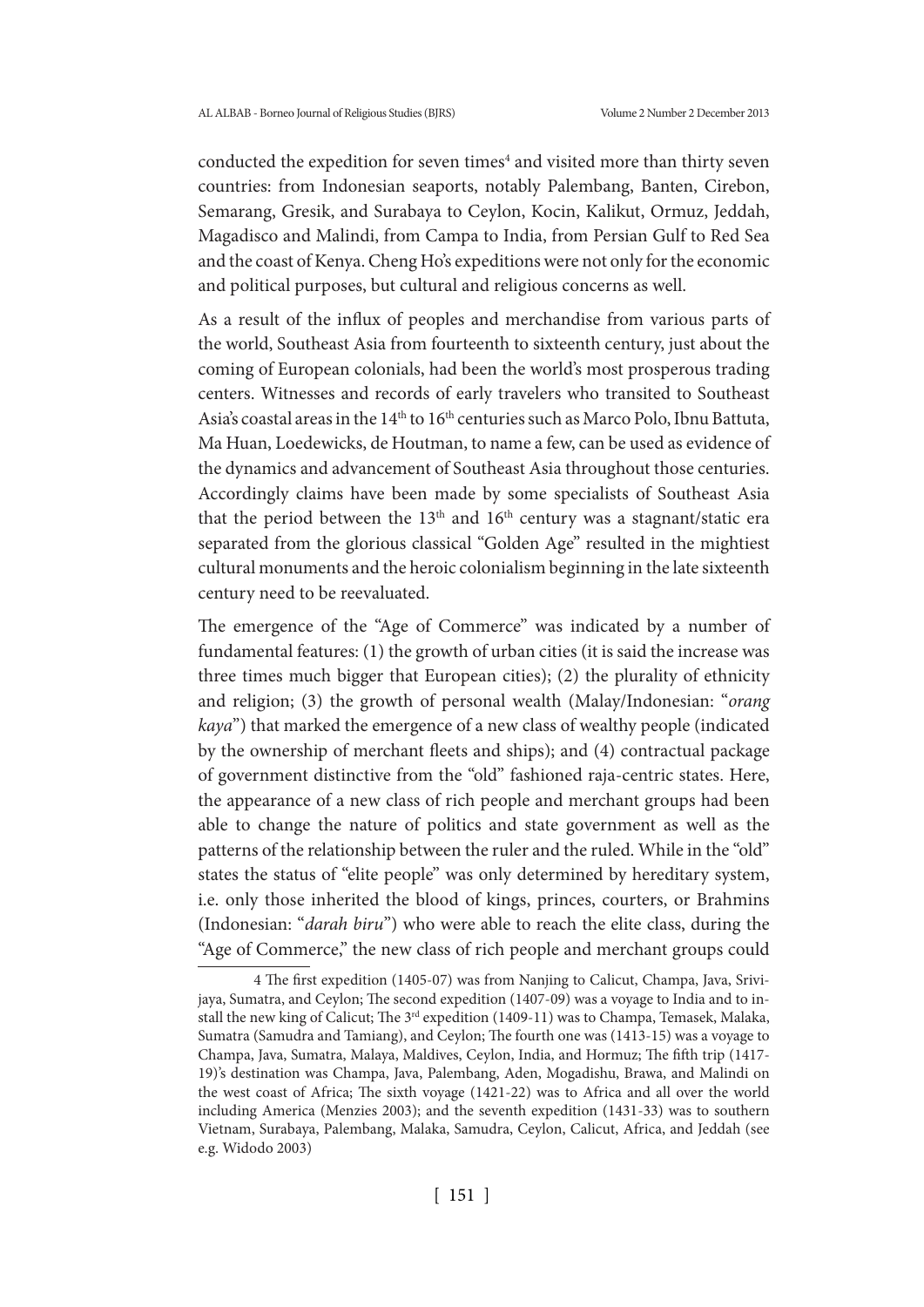achieve such status and negotiated or bargained power/authority with local rulers. In some cases, many princes' daughters were also married to these wealthy merchants, a tradition that was alien in the time of "old" states.

Furthermore, the transition from Hinduism and Mahayana Buddhismbased states to the new "Age of Commerce" had been marked by a massive conversion to Theravada Buddhism (especially in the mainland of Burma, Cambodia, Laos, Thailand, and southern Vietnam) and Islam (esp. in the Malay Peninsula, Brunei, Sumatra, and northern coast of Java). Such rapid collapse of Hinduism and Mahayana Buddhism was partly because these religions were (1) lack of deep social roots, and (2) king-centric religions. As a result when the kings and courts collapsed their religions disappeared. It happened in the mainland of Southeast Asia like Burma: the real spread of Theravada Buddhism since the 13<sup>th</sup> centuries was because its kings embraced this new form of Buddhism and built temples around their kingdoms.

This is to say that the spread of Theravada Buddhism from Sri Lanka to Burma was by courts, not trade or conquests. Apart from the role of princes and empires in the proliferation of the Theravada, this new "reformed Buddhism" differed significantly from the "old" Mahayana in term of the principles of religious knowledge, doctrines, and cultures that might be contributed to the development of this new Theravada Buddhism. In addition, unlike the Mahayana which was lack of social roots the Theravada built Sangha, a religious establishment surrounded around the kings, through which this religion became deeply rooted. The Theravada was also seen to be more "democratic" than the Mahayana, and women could become a priest leading rituals and religious liturgy.

Whereas in Burma, Cambodia, Thailand, Laos, and southern Vietnam had undergone the process of top-down "Theravada-ization," Southeast Asia's coastal regions such as today's Malaysia, Sumatra, and northern Java had converted to Islam through a vehicle of trade, Sufism/mysticism, art performs, etc., a sort of "bottom-up" conversion through cultural means of knowledge productions. Southeast Asia's conversion to Islam since the 13<sup>th</sup> to 17<sup>th</sup> centuries was through multiple channels of religious actors. However, the main carriers of Islam in the region were Sufi-mystics and traders coming from China, Arab and the Middle East countries, India, Bengali, Persia, etc. Steadily but surely this new forces of Muslims were able to transform Southeast Asian peoples and established small, but significant Islamic kingdoms centered in Demak (Central Java), Giri (East Java), and Cirebon (West Java) (all located in northern coast of Java). By the end of  $15<sup>th</sup>$  and early  $16<sup>th</sup>$  centuries, these new Muslim movements had successfully toppled the last powerful Java-based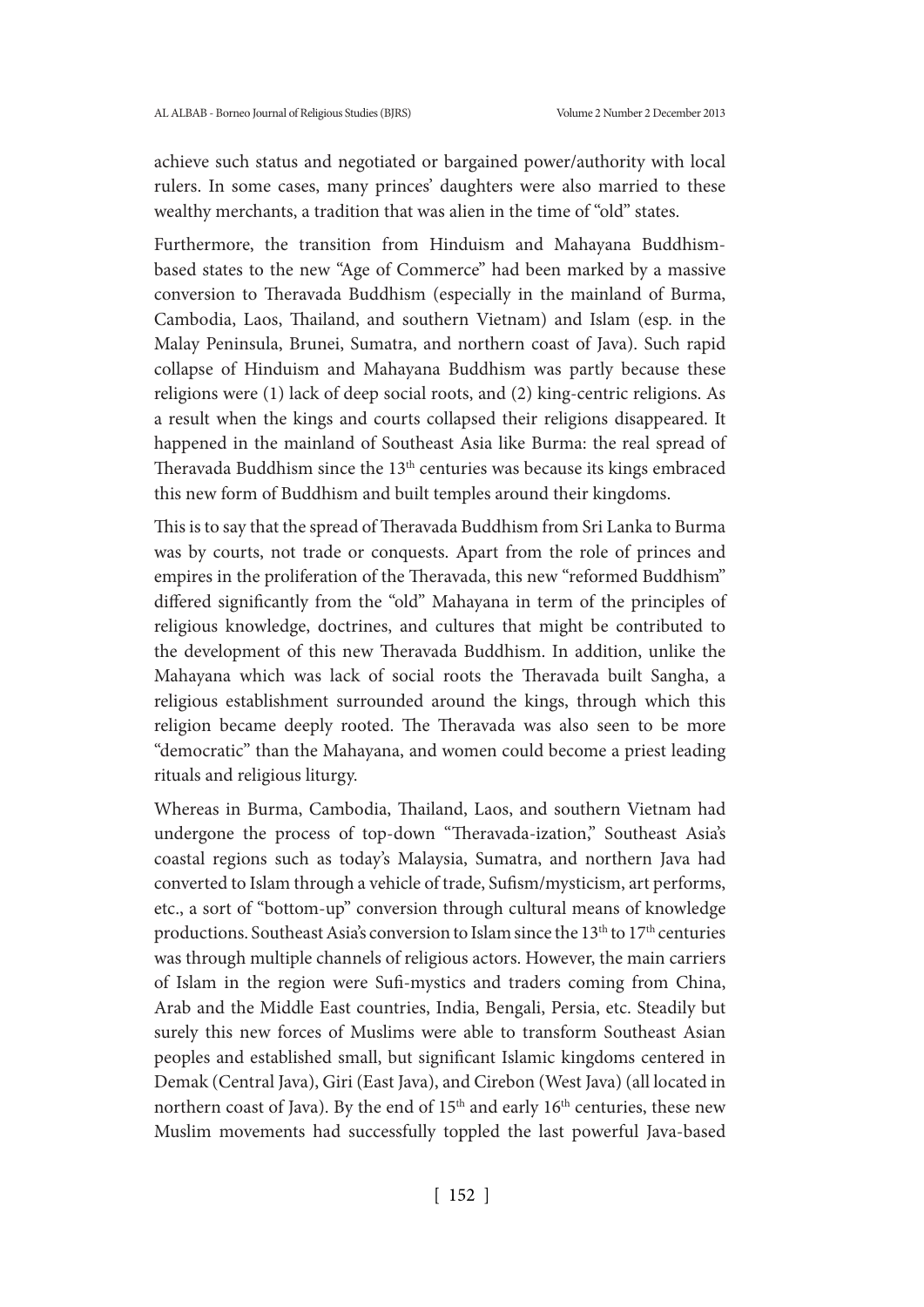Hindu-Buddhist kingdom Majapahit. The description and analysis I sketched above suggest that the "integrative revolutions" occurred in pre-colonial Southeast Asia were primarily due to the waves of religions and civilization.

## **WORLDVIEWS, BELIEFS, AND RITUAL PRACTICES**

Before the arrival of the new world religions, to borrow Max Weber's (1993) phrase, especially Islam, Theravada Buddhism, and Christianity, in the fifteenth century, Southeast Asian societies practiced a sort of traditional religious beliefs and Hinduism (or Hindu-Buddhist traditions as those of Singasari and Majapahit kingdoms). As I briefly described in the previous paragraphs, Southeast Asia's traditional and indigenous religious practices were characterized by, first, the worship of guardian and ancestral spirits (Javanese: *danyang* or *roh mbahu rekso*) by offering meals and other things (flower, incense, water, etc.) needed for the rituals. Later these ritual practices of guardian and ancestral-spirit veneration had been absorbed and practiced by local rulers and palace's elites. Indeed, local kings and its courts sponsored these indigenous religious events such as the Javanese and Malay rulers' annual offerings to spirits of the sea (e.g. Nyai Lara Kidul for the spirit of South Sea or Dewi Lanjar for that of the North/Java Sea). Not only rulers (or "states") that have practiced such religious festivals, Muslim societies also still preserve such rituals like the *nyadran* traditions in northern coast of Java. The Javanese literature expert from the Netherlands Theodore Pigeaud (1962) also noted that Majapahit's successors maintained ritual ceremony of pre-Islamic courts, and cultivated an aesthetic and mythical tradition influenced by earlier traditions.

The second characteristic of "indigenous" religion was animism<sup>5</sup> (from Latin word *anima* meaning "soul" or "life"). The late American anthropologist Clifford Geertz (1976: 5) once noticed that the sort of animism was not only common in Java but also in many of the pagan tribes of Malaysia prior to the coming of the world religions. However, this tradition, Geertz continued, has proved, over the course of the centuries, remarkably able to absorb into "one syncretized whole elements from both Hinduism and Islam," which follow it in the fifteenth century. Before the "incursion" of reformed Islamic religion in the nineteenth and twentieth centuries, Southeast Asia's Muslims still practiced a syncretic form of religious beliefs. As in the case of Java, the village religious system commonly consisted of a "balanced integration" of animistic, Hinduistic, and Islamic elements, a basic Javanese syncretism which is the

<sup>5</sup> Animism is a philosophical, religious, or spiritual idea that souls or spirits exist not only in humans or animals but also in plants, rocks, mountains, rivers, etc.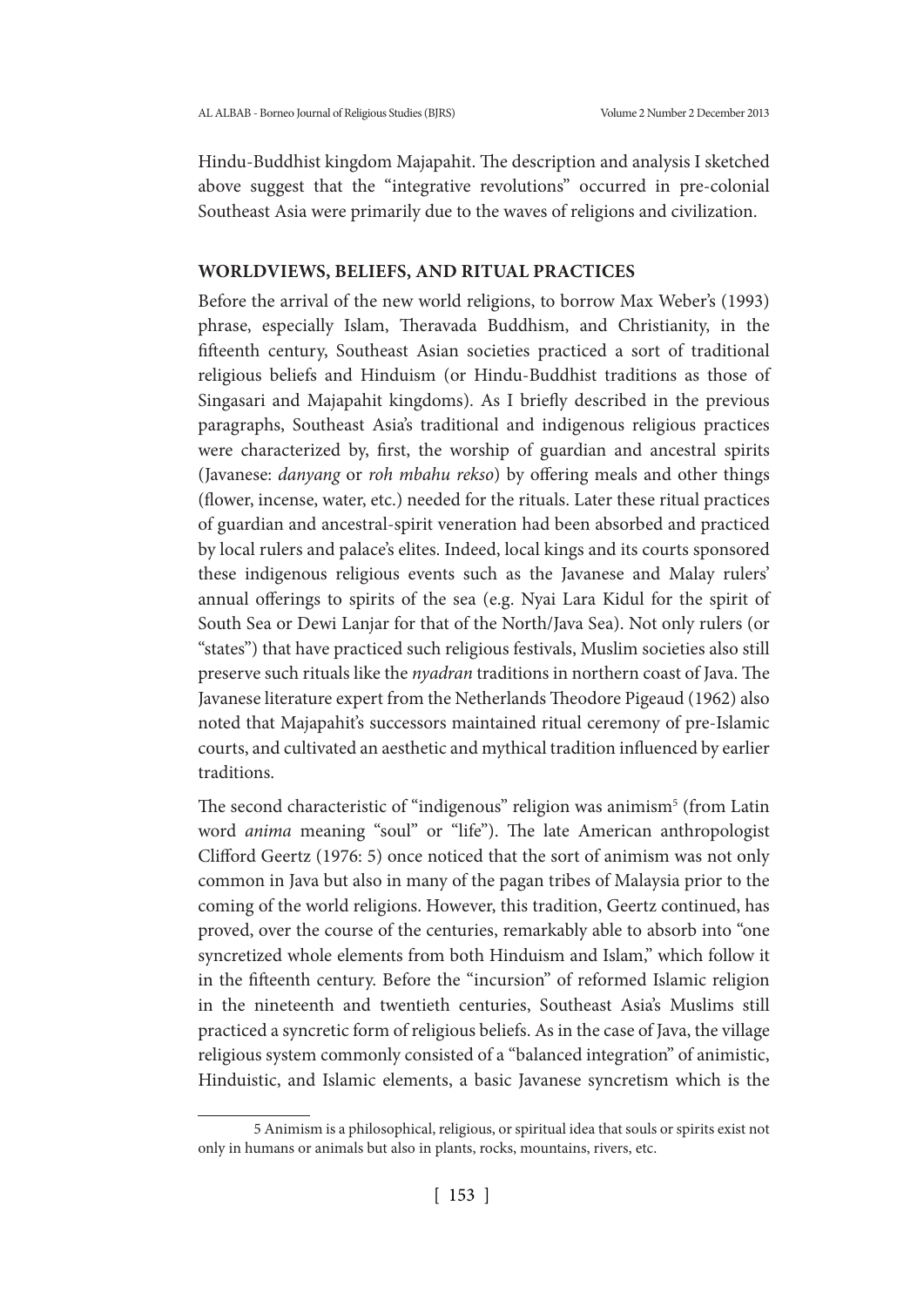island's true folk religion. Religious practices of the Javanese *abangan* resemble Cambodia's Imam San who has claimed to be the keepers of ancient Cham rituals, language, and traditions. Rites of life passage in Tengger, as Hefner remarks, are also celebrated in a "syncretic form" combining various elements of ancient Javanese traditions.

Third, another common theme of Southeast Asia's religious practice prior to the advent of the new world religions dealt with the concept of cosmology, or more precisely, the worldview of the sacred duality, that is a sort of belief (or wisdom) that preserve the significance of the integration of opposing entities: land-water, male-female, sea-mountain, earth-sky, micro-macro cosmos, and so forth to keep the harmony of social order and cosmos. Indeed, preservation of "cosmos balance" such as the harmony of male-female, *dewadewi*, gods-goddesses, water-mountain (read, cosmic duality) through certain ritual performances had been the central theme of pre-Indic Southeast Asian societies. This is to say that creation and recreation of the world through harmonious ways had become a primary concern of these traditional peoples. The practices of exorcism (a spell), artistic performance, and spirit cultism which still survived into the twentieth century are other features of pre-world regions Southeast Asia.

In addition to the above indigenous religious traditions, Southeast Asia prior to the entrance of the new world religions was colored by Hinduism. The historian of Southeast Asia Oliver Wolters (1993) said that the dominant impulse in Hindu religious beliefs was a "devotional" and personalized one (*bhakti*), organized around popular cults in honor of Shiva and Vishnu. No doubt, Hinduism (and Mahayana Buddhism-Hinduism) had been at the core of classical Southeast Asian traditions. Classical empires such as Gangga Negara, Langkasuka, and Pan Pan (all located in modern Malaysia), Salakanagara, Tarumanegara (sited in today's West Java), Kutai Martadipura (East Kalimantan), Kalingga (Jepara), as well as the great Singasari and Majapahit had been strongly influenced by Hinduism. The term "Indianization" of Southeast Asia as Wolters once used it referred to the influence of Indian Hindu, and therefore religious or cultural rather than political conceptions that brought ancient and persisting indigenous beliefs into sharper focus. In other words "Indianization" of Southeast Asia took roots in the forms of culture, art, language, scholarship, and above all, religion. Historical records, epigraphs, writings, archeological sites, classical monuments, etc. all confirmed Hinduism (or Hindu-Buddhism)-driven Southeast Asia's great cultural achievements.

Unfortunately, unlike in India, where much of the non-Islamic infrastructure survived the Muslim conquests, Southeast Asia's temples and monasteries of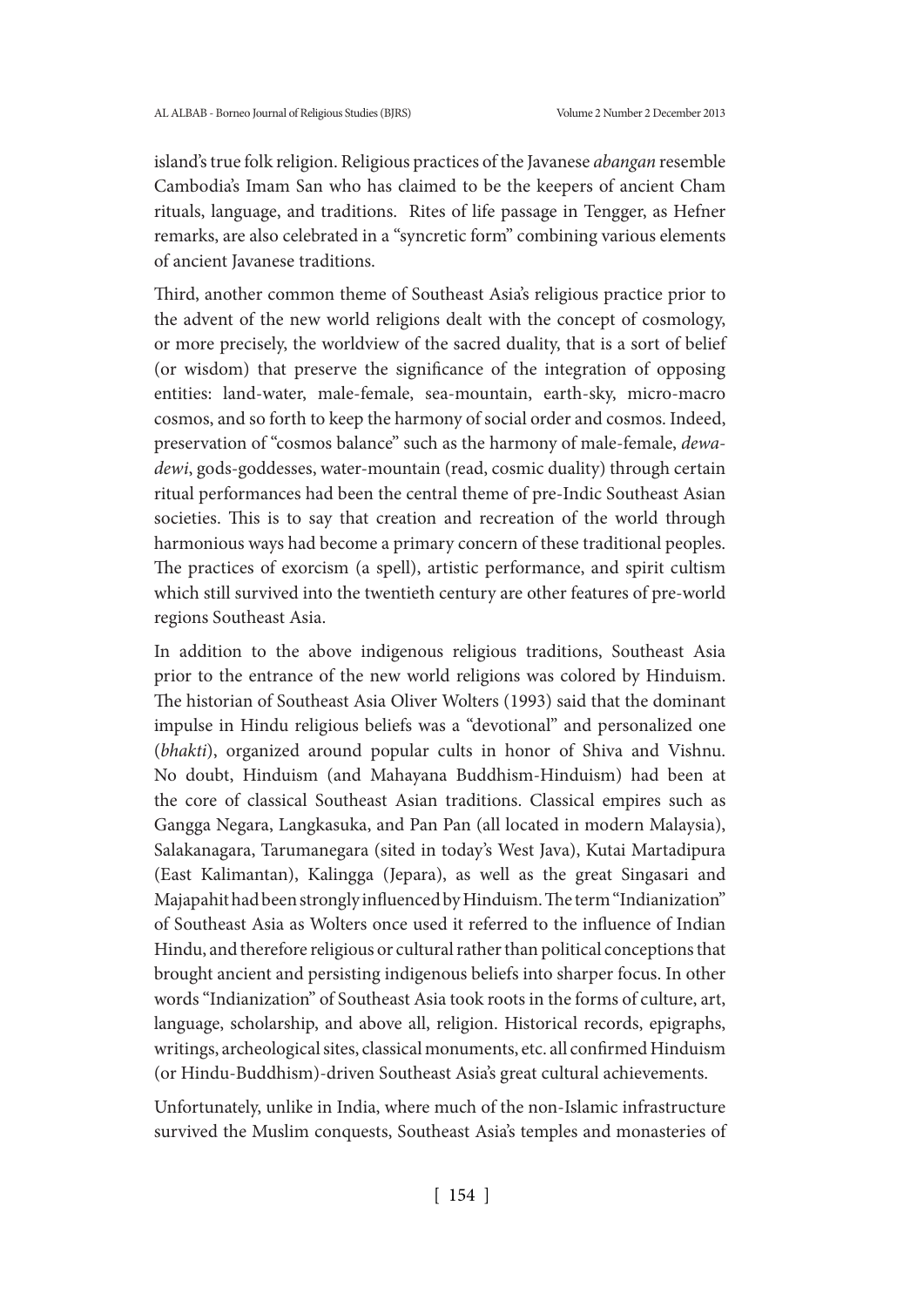Hindu-Buddhist worship as well as historical sites (epigraphs and learning centers included) experienced a near-total collapse in the centuries following local rulers' conversion to Islam. Hefner (2009: 14) noted that before the Islamization of its courts took place in the  $15<sup>th</sup>$  and  $16<sup>th</sup>$  centuries, Java's kingdoms had some two hundred centers of Hindu-Buddhist monasticism and learning, none of which survived into the modern era except a small Hindu Javanese enclave of East Java's Tengger! In the centuries following the fall of the last "*Siwa-Buda*" kingdom of Majapahit, Java's Hindu-Buddhist priestly communities and elements of Indic heritage slowly disappeared except in some isolated areas of the eastern salient and Tengger (cf. Hefner 1989). Again, this historical evidence shows the fact of "raja-centric" religious traditions so that when the courts collapsed, peoples would follow new rulers' religions.

Although the role of courts in the process of the spread of religion (Islam included) was significant, it does not mean to diminish the contribution of other agents. As I will describe below, besides *priyayi* elites of the court, the role of kiai, haji, *habib, sayid*, *dukun*, pastor or priest (e.g. Kiai Sadrach), and other non-courtly local leaders as a transmitter of knowledge, religiosity, and cultures was very significant. This phenomenon did not only happen in Java or Indonesia, but all-across Southeast Asian regions. In the Philippines, for instance, the role of *pandita* or *guru* in the transmission of knowledge and learning process was also very central (see e.g. McKenna 1998). Hefner (2009: 11) also noted that the role of religious experts like *dukuns, bomohs* (Malay), and shamans scattered across the Southeast Asia regions before their position had been taken place by religious teachers and *ulama*.

## **MODERNITY AND THE RISE OF ISLAMIC REFORMISM**

Furthermore, it is central to acknowledge that although since the  $14<sup>th</sup>$  or the  $15<sup>th</sup>$ century parts of Southeast Asia had already begun to be Islamized, especially in the areas of mercantile ports, it was only in the nineteenth and twentieth centuries that the process of Islamization and the creation of Islamic public culture took its deep roots and experienced a vast impact through, among other things, the development of broad-based institutions for intermediate and advanced education in the Islamic sciences, including jurisprudence and Islamic canon. This is also the case in South Asia. As Muhammad Qasim Zaman, a professor of Near Eastern Studies and Religion at Princeton University, has argued in his recent book *Modern Islamic Thought in a Radical Age*, the establishment of the Muhamamdan Anglo-Oriental College, founded by Sayyid Ahmad Khan (d. 1898) in 1875 in the north Indian town of Aligarh,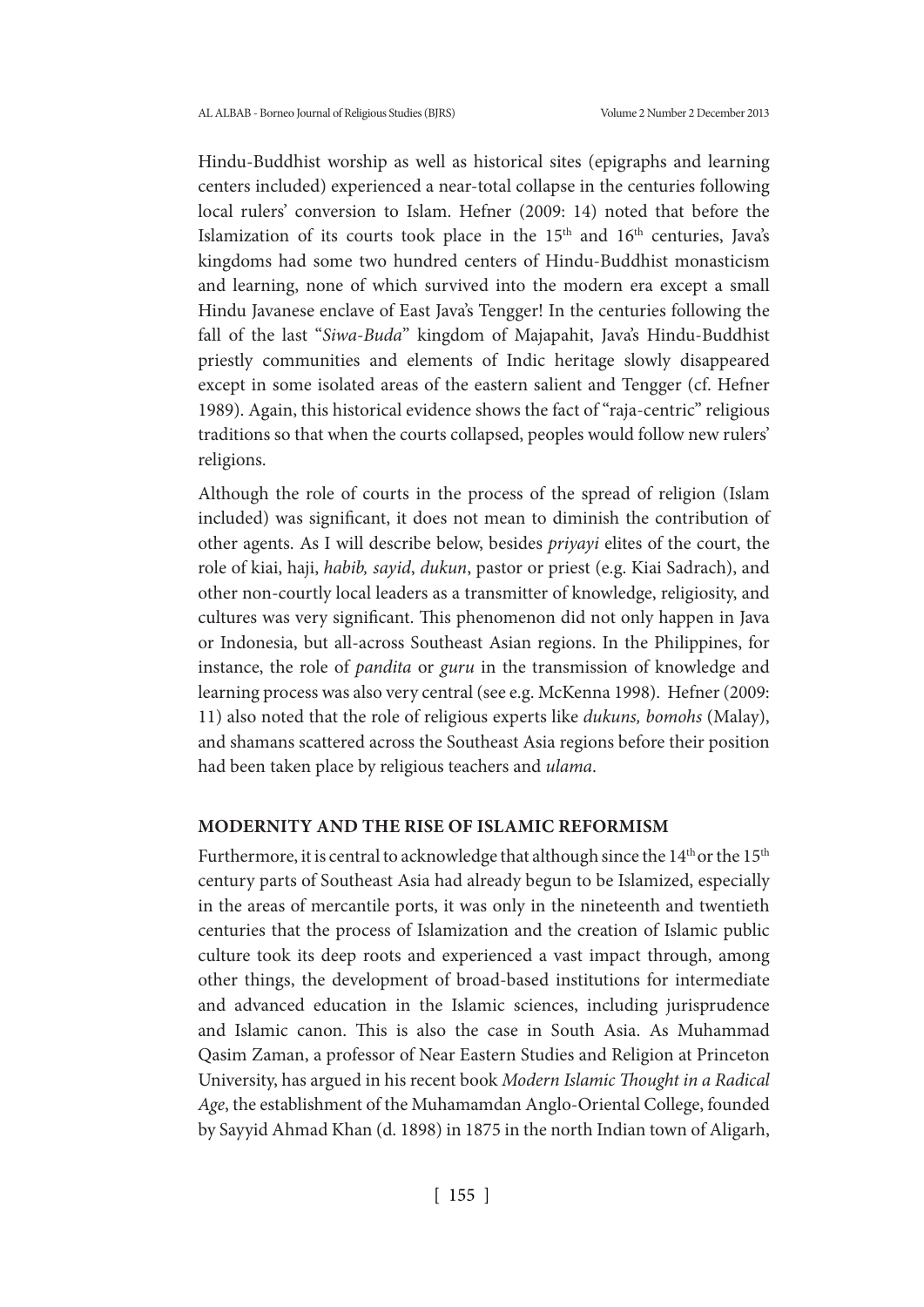as well as the Darul Ulum of Deoband in 1866, both became a primary channel for the process of Islamization and the shape of South Asia's Islamic public culture (Zaman 2012: 4-6).

This analysis, however, does not suggest that there was no Islamic public culture in Southeast Asia prior to the 19<sup>th</sup> and 20<sup>th</sup> centuries. Indeed Islamic public culture had existed before these centuries, but it was produced and reproduced by or through sultans or kings-sponsored religious rituals, and not institutionalized religious schooling. As well, although madrasas-based Islamic education began to take place in the late  $18<sup>th</sup>$  and  $19<sup>th</sup>$  century, it does not mean that there was no Islamic learning in the region. In the Malay Peninsula, for instance, the earliest form of Islamic education since the arrival of Islam in the region was Qur'anic recitation, held in mosques, prayer houses (Javanese: *langgar*), or in the homes of learned Muslims (Hefner 2009: 112). Prior to the "invention" of modern schools, the introduction and dissemination of Islamic knowledge were conducted in, particularly in Java, the prayers houses or in the homes of Sufi-mystics and *dukun* (or shaman, a traditional healer), a sort of Egypt's *syaikh ummi*, an uneducated religious teacher who claimed to attain his Islamic knowledge from visions of the Prophet and the depths of his heart, and not from the reading of Islamic texts (see Hefner 2009: 11).

As other regions of Southeast Asia, Java in the nineteenth century also underwent an enormous change that contributed to the development of Islam. Java's rapid change, more specifically, was triggered and caused by the deadly Java War from 1825 to 1830 and the massive famine that hit Central Java in the 19<sup>th</sup> century. Such poverty and landlessness were also widespread in East Java and Madura during that period. This tragic event had caused tens of thousands of people died, causing the drop dramatically of Java's population, while others migrated and fled to East Java. The Dutch administration itself also encouraged the migration for coffee cultivation purposes (Hefner 1989: 242). Accordingly it is understandable why much of the labor required for coffee agriculture in the Tengger highlands and other places of the eastern salient, as Hefner noted (*ibid*: 33) was provided by Central Javanese and Madurese immigrants. That coffee cultivation, a product of the Dutch-imposed *cultuurstelsel* or cultivation system whose architect of which was the Governor-General van den Bosch, was triggered by the bankruptcy and economic/financial crises of the VOC (the Dutch East India Company) at the end of the 18<sup>th</sup> century after nearly two centuries in the Indonesian archipelago without significant outcomes in terms of economic benefits. In particular, the Prince Diponegoro-led five-year Java War (1825-1830) had caused a major devastation.<sup>6</sup>

<sup>6</sup> Triggered by such lost money and economic crises, van den Bosch (1780-1844) proposed to King Willem I (1813-40) to extract agricultural products such as indigo, sugar,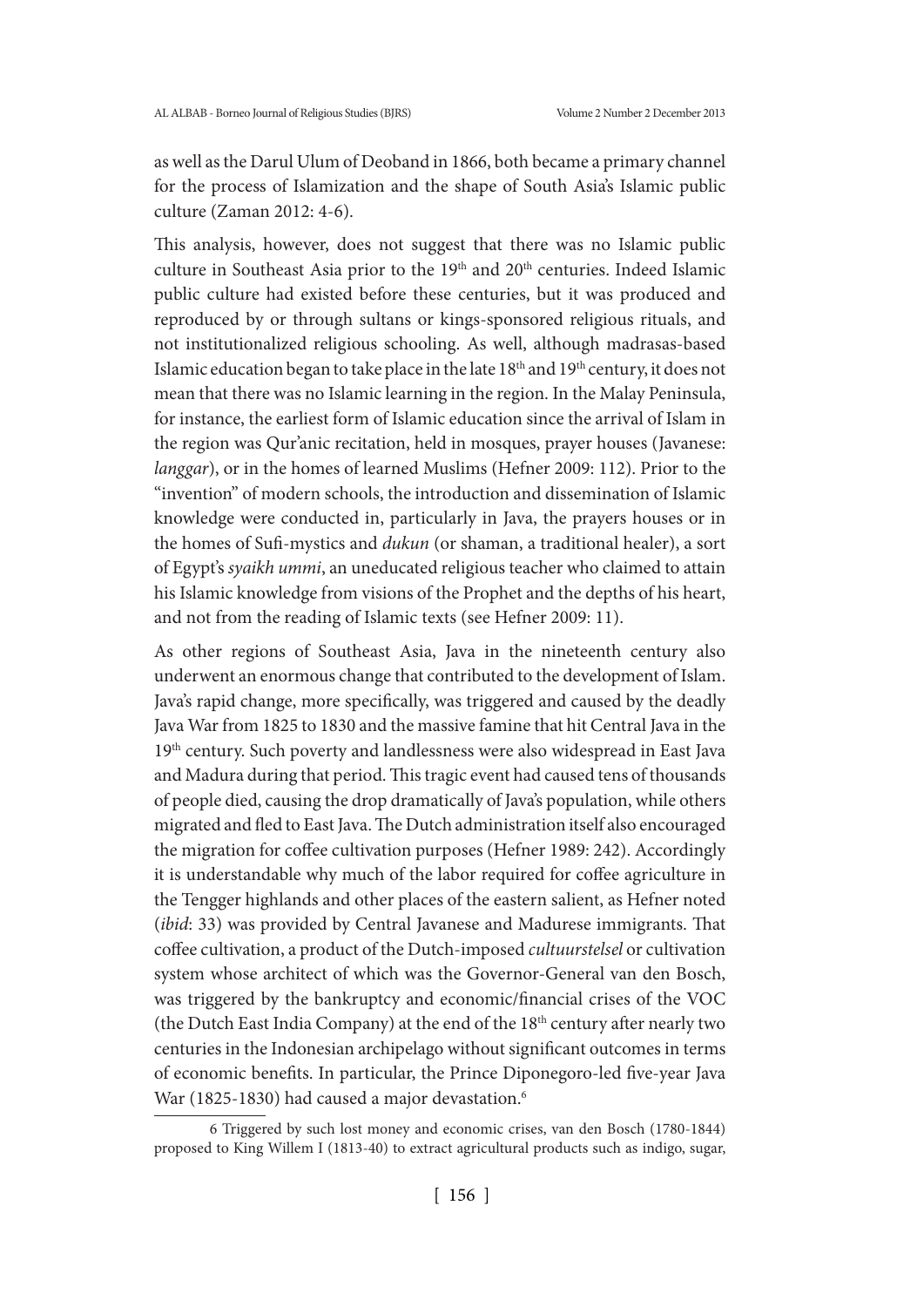A century-long movement of migration from Central Java and later from the island of Madura to the areas of East Java, including those of Tengger, a bit by bit had colored and transformed this eastern salient area's local cultures and traditions as well as had changed its society's economy. The Madurese, originally came as migrant workers on Dutch-owned lands, have set two distinct social classes: first is a small group of wealthy entrepreneurs who acted as labor managers and coffee agents for the Chinese and Dutch, and second is a much larger class of landless laborers who were brought by the entrepreneurs to work the land, known as *santri* in the sense of both "workers" and "orthodox" Muslims. The influx of Muslim migrants had pushed back the followers of *Buda* religion into the interior of rural villages and mountains (e.g. Hindu Tenggerese). Nonetheless the Islamic population continued to grow significantly in the 19th century "as a result of government policy giving land titles to both the coffee lords and their previously landless dependents" (Hefner 1987a: 59-60).

One of the key factors underlying *cultuurstelsel* output, according to the historian M.C. Ricklefs (2007), was the investment of Javanese labor, not land, into agricultural production for the government. It is central to remember that since the *cultuurstelsel* needs the involvement of labor to make it successful the idea of how to mobilize labor became crucial. In an attempt to achieve this goal, the Dutch collaborated with the Javanese elites: *priyayi.* In a stratified society with feudal political system like Java, the role of *priyayi* who held "traditional" authority at the time was central in organizing Javanese labors and peasants to grow coffee, sugar, indigo, tea, pepper, tobacco, cinnamon, etc. Hence it is understandable that the contribution of *priyayi* was fundamental to the entire system of *cultuurstelsel*. During the period of *cultuurstelsel* there were two contrasting views, on one hand, many of the *priyayi* elite and village landowners prospered. Officials also received good salaries, percentages on crops compulsorily produced by the peasants under their authority.

The system, furthermore, stimulated the rise of a nascent middle class society who was able to build better houses, to advance their businesses, to educate their children, to go to Mecca to do hajj, and to some degree, to embrace Islamic reform movements. They often had businesses and religious links with the Arab communities found especially in the coastal towns and cities of Java (known: *kampong Arab*). However, on the other hand, as a result of the *cultuurstelsel*, many peasants suffered and died due to devastating famines and

and above all, coffee from Java in a volume and at a price that would be enable the Netherlands to become one of the world's greatest suppliers of those tropical products and, by definitions, brought the lost money back. And this task would be successful, van den Bosch suggested, in a way that would benefit the Javanese themselves (Ricklefs 2007: 12-3).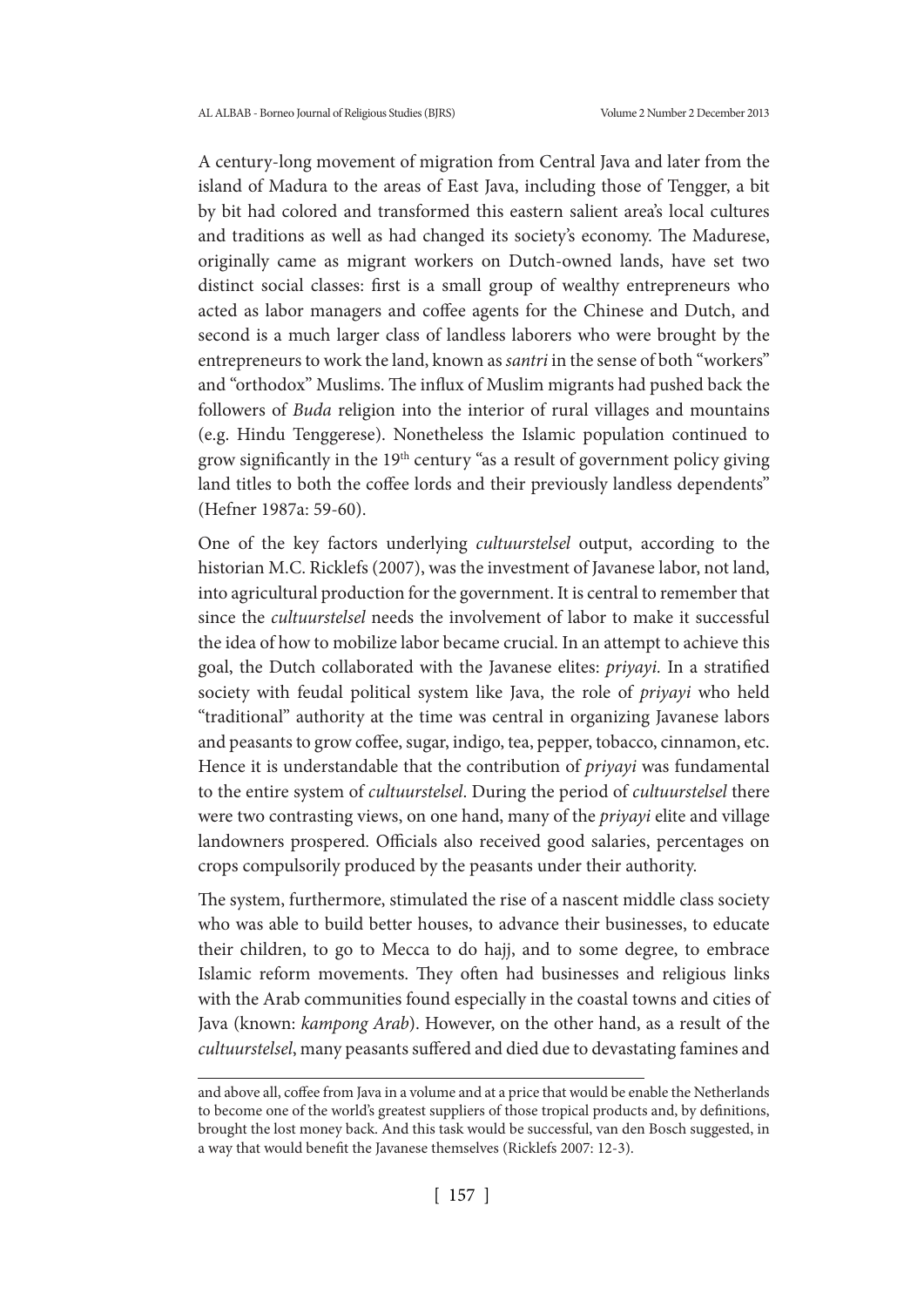outbreaks of epidemics (c. 1846-50). Thus, to sum up, in the mid-nineteenth century Javanese society had polarized into three social groups: the *priyayi* elite (*bupati* and government officials included), a promising Muslim bourgeoisie, and peasants. These social groups are not only a matter of class differences, but they also differed in fundamental ways: cultural and religious orientation, aspirations, and the relationships to the dominant colonial power (Ricklefs 2007: 12-29).

Furthermore, the introduction of coffee in East Java, particularly in the region of "Besuki" had not only changed "the village's ethnic and religious composition but had also introduced a new mode of production in which the Buda population was a distinct disadvantage" (Hefner 1987: 60). In other words, Muslim immigration and coffee cultivation—and sugar in areas of Pasuruan—not only changed the economy of the mountain terrain and rural villages but brought about the first stage of its Islamization as well. As a result of the economic advances and the growth of Muslim population, by the midnineteenth century, most of Hindu Tenggerese had been pushed further up into the highlands or assimilated into the economically dominant immigrant Muslim population (Hefner 1989, 1987b) so did local people of other regions outside Tengger. As well, due to this economic development, these Muslim communities were able to build religious institutions: schools (*pesantren*), mosques, and prayer houses (*mushalla* or *langgar*) which did not exist in the areas of Tengger prior to the final quarter of the nineteenth century or early 20<sup>th</sup> century. These Islamic institutions, on one hand, had enormously played major contributions to the development of Islam and the decline of "Hindu-Buda" religion on the other.

Indeed, seen from Islamic perspective, the nineteenth century of Java and Southeast Asia in general had been marked by a number of crucial changes: (1) the increase of the number of Muslims who took pilgrimage to the Holy Land as an impact of the opening of Suez Canal; (2) the spread of Islamic boarding schools (Javanese: *pesantren*) across Southeast Asia's regions, particularly Indonesia and the Malay Peninsula; (3) the growth of Sufi *tarekat* brotherhoods, and (4) the growing of orthodox, fundamentalist, and reformist Muslims. All these factors had contributed to the development of reformed Islam, the decline of "traditional" religions (including Hinduism), the tensions among Muslims sub-groupings (e.g. traditionalists versus reformists, Sufimystics *vis a vis* legal-minded Muslims, among others), and the emergence of anti-colonial movements that challenged colonial authority. No doubt haji and kiai in the nineteenth centuries had enormously played significant role not only as a charismatic religious figure directing religious ceremonies and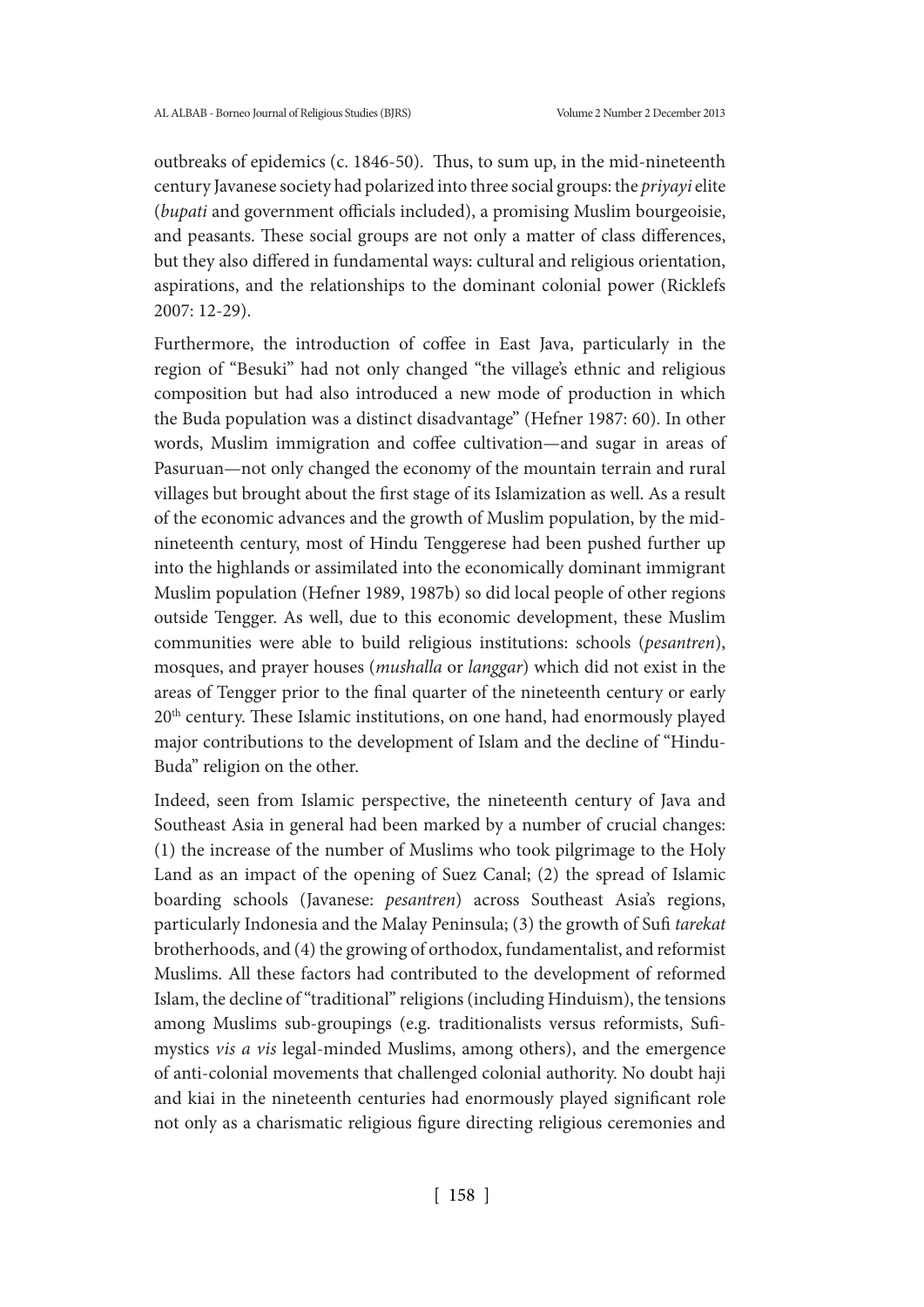Islamization processes but also a political leader taking the lead socio-political movements against the Dutch and the colonial-backed local aristocrats as in the cases of the Banten War in 1888 and the resistance of Kiai Ahmad Rifa'i, along with his Rifa'iyah in Central Java (Kartodirdjo 1973, Djamil 2001).

Due to the influx of a sort of purified Islam, Ricklefs (2007: 252-3) characterizes the nineteenth century Java as the era of the rise of Islamic reform and revivalism. He argued that Islamic reformist notions evidently began to have an influence in Java in the 1850s, about half a century after "Islamic reformation" took place in Minangkabau of Sumatra. Arab communities of Java's *pasisir* (coastal areas) towns seemed to have a leading role as carriers and transmitters of Islamic reform ideas. One of the Arab leaders was Hadharami Sayid Uthman bin Aqil bin Yahya al-Alawi (d. 1913), who became a leading voice for reformist Islam. His publications of more than 100 titles remained influential among Java's Arabs and reformist Muslims. Likewise the increasing numbers of haji before and after the opening of the Suez Canal in 1869, the growing numbers of pesantren, and the spread of printing media, Ricklefs has noted, had played a major role in transmitting and spreading ideas of purified and reformed Islam (cf. Hefner 2009). The forms of reform Islam and reformist Muslims themselves varied ranging from Puritanism (purification-oriented Islam), anti-Sufism faction, *shari'ah*-minded groups, *shari'ah*-based Sufism, and reformed traditionalists, to name but a few. Although they might differ from one to another in their focus and objective, however, the basic ideas of the Muslim reformists mostly the same, namely the eagerness to make Islam more pristine as it was performed by the *salafus-salih* (lit. the "pious forebears", namely the early generations of Muslims) by avoiding non-Islamic aspects of local traditions, cultures, and practices. Accordingly these reformist Muslims, sometimes called the "Salafis", would never tolerate religious practices and communities that opposed their strict Islamic conviction and beliefs. As a result of the purification movement, the "syncretic Muslims" such as Java's *abangan* (nominal Muslims) or Cambodia's Imam San had become one of the main targets of the reformists' Islamization and proselytization (da'wa) movement.

It is worth noting that in contemporary parlance the term Salafi has come to acquire many different connotations. It has been used to refer to some groups who consider it obligatory to take up arms against all those—Muslims and non-Muslims alike—who are deemed to challenge or contravene the dictates of the Islamic foundational texts—the Qur'an and the normative example of the Prophet Muhammad (the Sunna). The term also refers to a politically quietist trend, typified by the Saudi religious establishment, that rejects all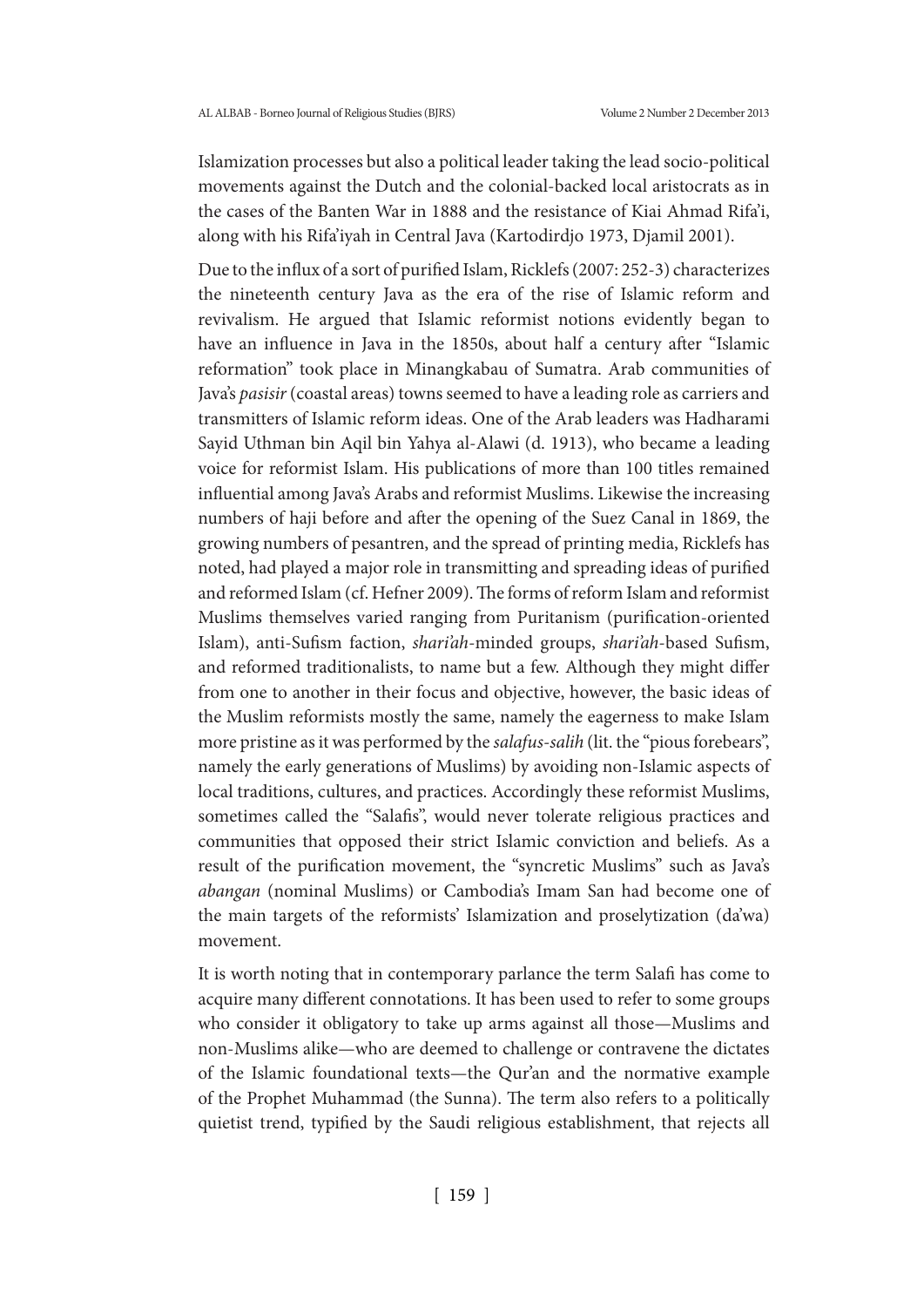beliefs and practices seen as compromising the ones of God (tawhid) while leaving politics largely to the ruling elite. The term Salafi, moreover, is also used for, and by, those who reject the authority of the medieval schools of law and insist on an unmediated access to the foundational texts as the source of all norms. The common use of the term Salafi or Salafism, however, is, in Zaman's phrase, "to denote an approach to Islam that was anchored in the foundational texts and in the example of the "pious forbears" as contrasted with understandings of Islam "distorted" by centuries of legal, theological, and mystical debates, self-serving ulama, and despotic rulers" (Zaman 2012: 6-7).

 Equally important, apart from pros and cons of the rise of the Salafis or the reformists, they played a central role in the establishment of Islamic education institutions, particularly modern-type madrasas, for intermediate and advanced Islamic learning through which became one of the main channel of the process of Islamization throughout the regions of Southeast Asia. As some historians have noted these Islamic schools began to emerge in substantial numbers only toward the end of the 18th and became widespread in Southeast Asia, particularly Java, Sumatra, Southern Thailand, and the Malay Peninsula, only in the final decades of the 19th century. Only in the Southern Philippines, Cambodia, and Sulawesi did the madrasas appear in the first half of the 20<sup>th</sup> century (see e.g. Hefner 2009: 16-7). These Islamic schools had been founded by *kiais* and ulama upon their return from their studies in the Middle East and Arab countries, especially the "Harramain" (Mecca and Medina).

The opening of Suez Canal in 1869 and steamship technology had made Southeast Asian Muslims more easily reaching Arabia. As a result, by 1885, Southeast Asian Muslims in the Arab lands composed the single largest community in Mecca and Medina, and by 1927, pilgrims from the British Malaya and the Dutch Indies comprised 42% of the foreign total pilgrims (see e.g. Laffan 2007, 2011). The effect of heightened travel to the Middle East, particularly Saudi Arabia and Egypt, toward the Southeast Asia's Islamic reformation, schooling, and social movement during the nineteenth century was obvious. Wahhabism and Salafism had been the one of the primary driving forces of the reformist movements. In Thailand, for instance, reformist Islam was also rooted in the 19th Islamic reformism of the Salafi movement inspired by Egypt's Muhammad Abduh. This movement was brought by Ahmad Wahab, who established *Ansor al-Sunah*, Thailand's first reformist organization. Thus, it is clear that in Southeast Asia, the nineteenth century was a "tipping point" for a massive Islamic education and the process of Islamization as a whole.

The noted historian of Java Merle Ricklefs said that prior to the growing emergence of these Islamic reform movements in the 19<sup>th</sup> century, in Java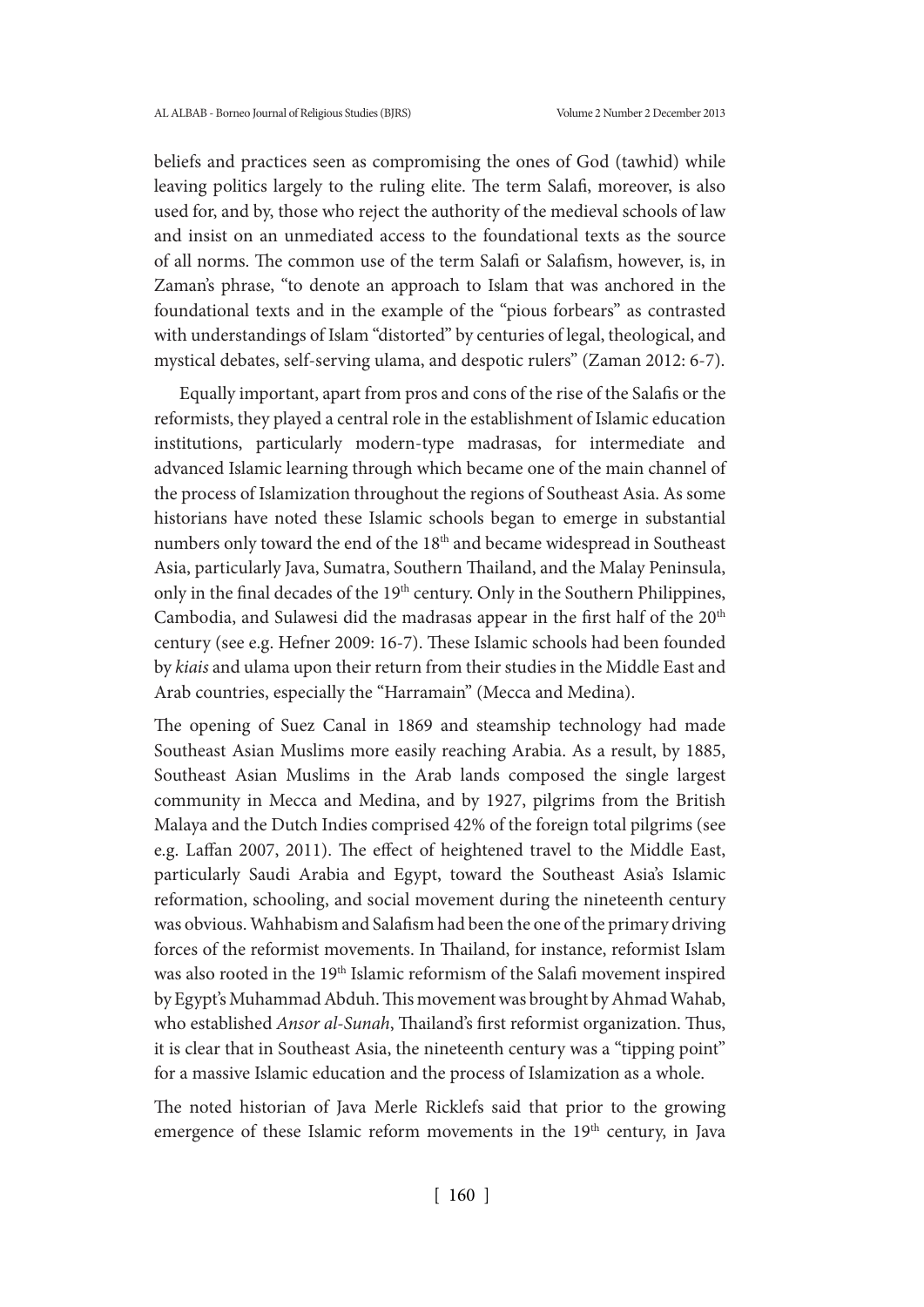actually there had already been significant numbers of professionally religious peoples: mosque officials, religious teachers, guardians of holy sites, students of *pesantrens*, among others who were known collectively as *kaum* ("the religious folk") or *putihan* ("the white people") since the 1840s. On the northern coast of Java, these particular groups sometimes were called *santri* while the Dutch called them *geestelijken*: clericals, religious. There is no clear evidence whether such groups formed a force for Islamic puritanism, fundamentalism, or revivalism. However there are some similarities among those groups in the way they perceived the Javanese *abangan* as ignorant, backward, impure, and impious. Some puritan groups also sometimes called themselves *kaum putihan.* At the same time, the *abangan* (sometimes called *abritan*) responded negatively to the pressures for a more purified form of religious life advocated by the *putihan*. It is interesting that the tensions between the *abangan* and the *putihan* was not unique phenomena of Javanese religious society but also other parts of Southeast Asia such as the case of Imam San and Chvea in Cambodia or the community of "Islam Tua" and "Islam Muda" in the islands of Sulawesi's Sangihe-Talaud.

While the *abangan* since the late nineteenth century appeared as the majority social category and opposed the *putihan's* ideas of "the proper understanding of Islam," a tiny minority of Javanese rejected Islam and became Christians for the first time in the Javanese history, led by some extraordinary figures such as Kiai Ibrahim Tunggul Wulung, and above all, Kiai Sadrah Surapranata, who converted thousands of Javanese peoples to Christianity<sup>7</sup> prior to his death in 1924 and then established the Javanese Christian Churches (*Gereja Kristen Jawi)*, a mixture of European-Christian beliefs and Javanese cultures and concepts. Another faction of Javanese society was *priyayi* who enthusiastically embraced European learning and life style but still regarded themselves as Muslims, not Christians. Not all *priyayi* were happy with, and pragmatically embraced Islam, however, some *priyayi* rejected Islam altogether and wanted to return to the "*Buda* age" (i.e. an era of Hindu-Buddhism in pre-modern Java). For this particular group, the Islamization process of Javanese society was viewed as a great historical mistake; accordingly they advocated anti-Islamic movements and supported *Budi-Buda* teachings by tracing back to periods of the pre-Islamic Java. The emergence of anti-Islamic Javanese literatures such as *Babad Kedhiri*, *Suluk Gatoloco*, and *Serat Dermogandhul* in the 1870s can be seen from this point of view.

<sup>7</sup> Today's Javanese/Indonesian Muslims very often have blamed the Dutch as the primary agent of religious conversion of local peoples to Christianity. Ricklefs (2007: 255) argued that the role of European missionaries in the conversion process was much less important than that of the Indo-European and indigenous Javanese proselytizers who successfully bridged the cultural gaps between Christianity and Javanese culture.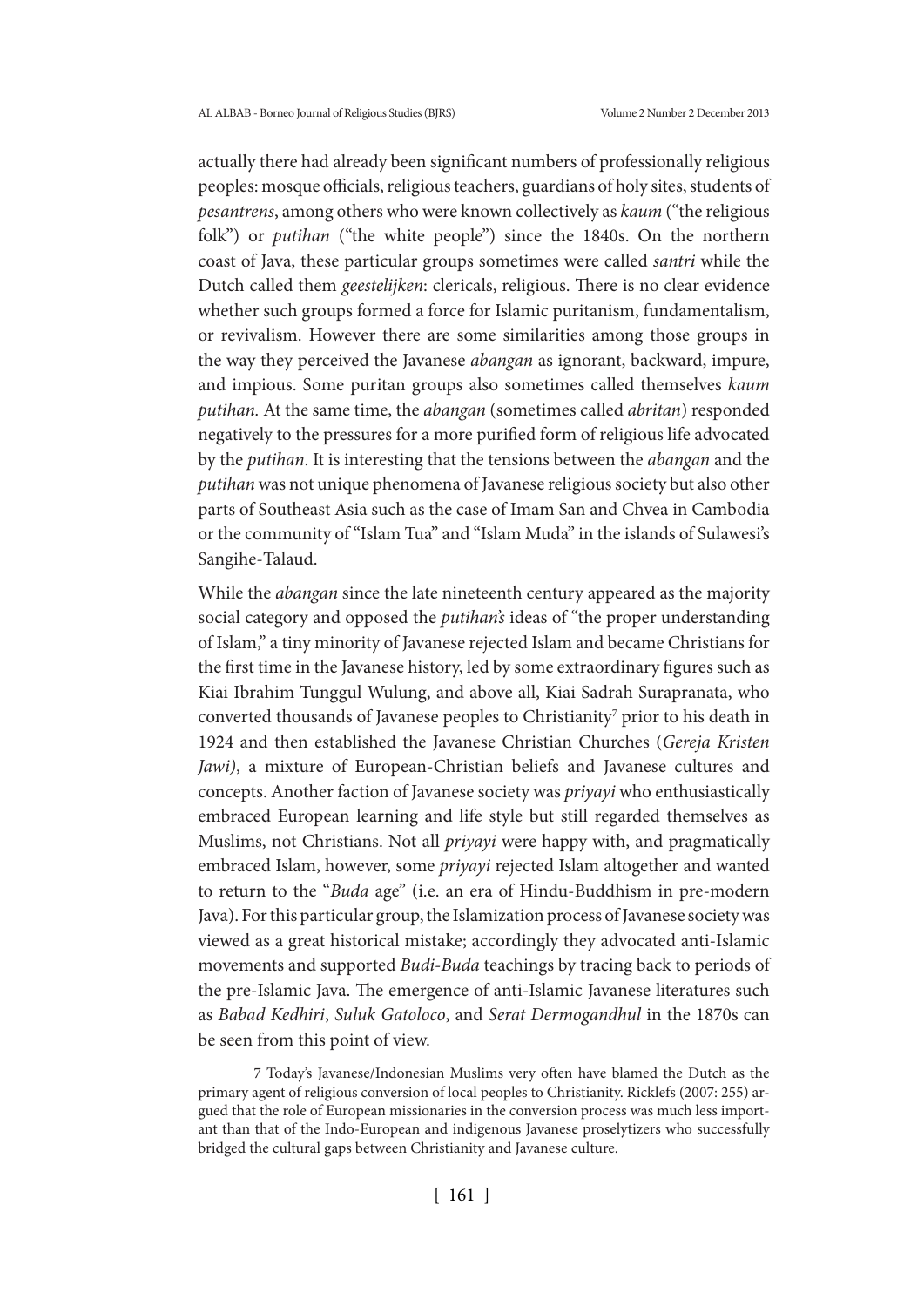The historical facts I depicted above suggest that the process of encounter of two or more different cultures on one hand could color and enrich each culture and tradition of societies, but on the other hand could cause conflicts and tensions. It is understandable because religion functions not only as a "social cohesion" as Emile Durkheim (1995) nicely asserted in his classic book *The Elementary Forms of Religious Life*, or a "social integration" as Clifford Geertz (1976) wrongly concluded in his *The Religion of Java,* but also serves as a vehicle of social conflicts. In the process of encounter, Javanese societies were not "passive recipient" so were Muslims and other "outsiders." They, instead, were active and influenced each other. To put it differently, each society has contributed in the process of interaction and encounter. This "creative tensions" have been well described in several Javanese texts and oral traditions: Aji Saka tale, *Serat Centhini*, and Javanese texts, commonly known *babads,* such as *Serat Kandaning Ringgit Purwa, Babad Cerbon, Babad Tanah Jawi,* and *Serat Bental Jemur*. Such creative tensions have produced the form of "*salad"* Islam of Javanese societies.

# **JAVA'S ISLAMIC CONVERSION AND SOUTHEAST ASIA'S RELIGIOUS RESURGENCE**

As other parts of Southeast Asia, in Java, a critical turning point that marks the vitality of Islam—and, by definition, the collapse of Hindu-Buddhist influences—also happened in the  $19<sup>th</sup>$  century. One of the great examples or illustrations of such took place in the region of "Besuki" (not a real name) in East Java when in 1872 the wealthy Muslim entrepreneur and the grandson of a Tengger priest by the name of Haji Muhammad Saleh was elected by the villagers to be the village chief (Hefner 1987a: 61; 1989: 244). Although he was a Muslim, Hajj Muhammad Saleh was quite moderate and even utilized a famous tale of Aji Saka, a Javanese-pluralist cultural symbol that preserves the harmony between Islam and Javanese cultures and traditions to reconcile and bridge tensions between Muslims and Buda adherents.

The critical junctures that mark the abrupt decline of "Hindu-Buda" religion influence mostly took place in the era of post-Haji Muhammad Saleh in the late of nineteenth and the twentieth century. There were several critical moments that signified Islamization, conversion processes, and great sociocultural changes in this region. The first crucial moment was when the annual Karo festival had been replaced with annual village rite led by, not a Buda priest, an Islamic *modin*. The second moment was when the local Muslim community established a first mosque (c. 1922) in a former ancestral shrine that made the followers of Buda religion shocked. In the village of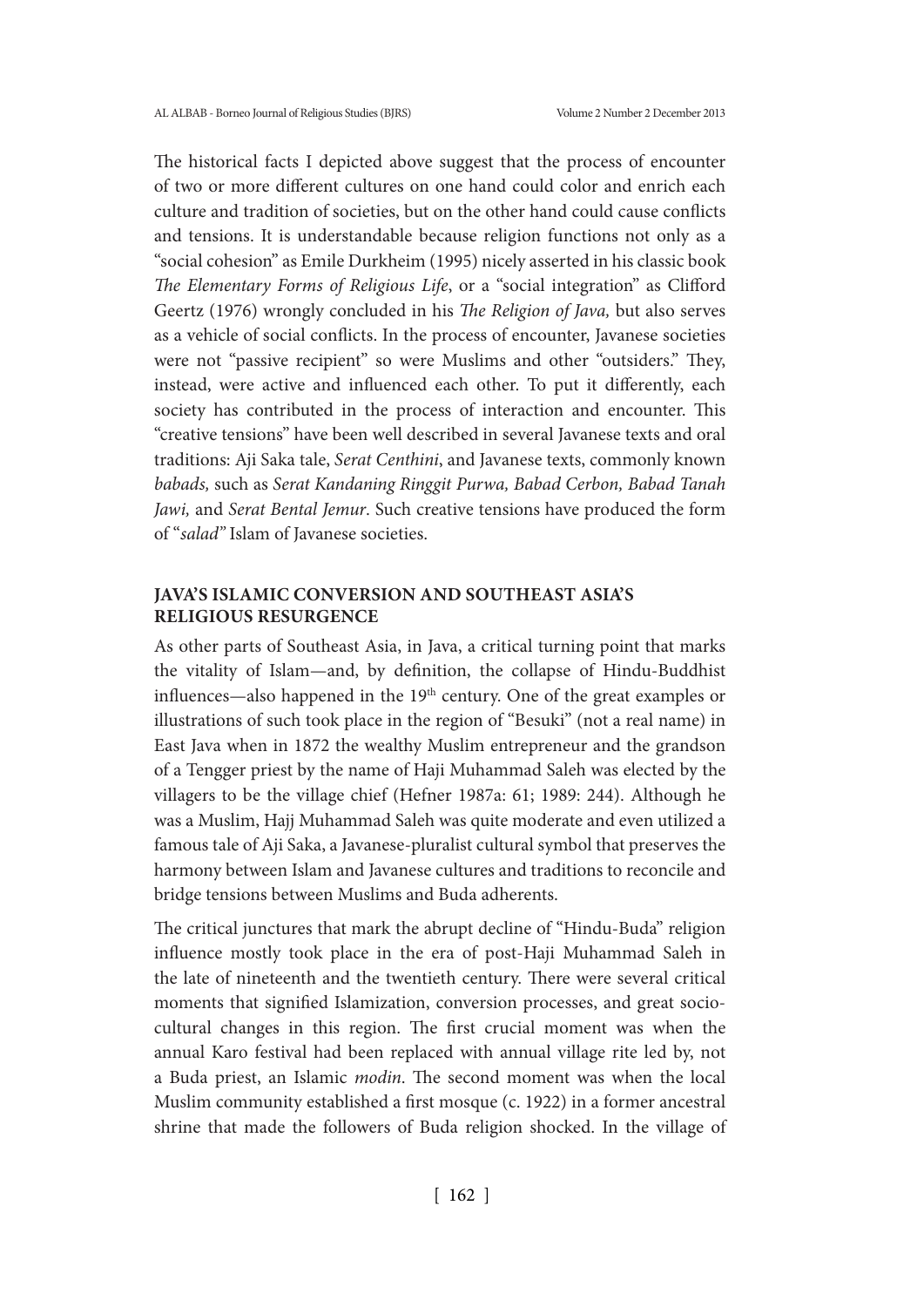Wonorejo village, furthermore, the reformist Muslims cut down a tree where local people believed as the site of Nyai Po, the guardian spirit of the village. The third factor was about in the 1930s when Muhammadiyah reformists launched a program of reformed religious education in Besuki and several neighboring villages. The fourth was during the Indonesian independence struggle, especially when a village leader of a devoted modernist Muslim and progressive administrator launched road-building programs, a drinking water project, home reconstruction, and religious reforms by banning public consumption of alcohol, public dancing (e.g. *tayub*), and the recitation of Aji Saka story (Hefner 1987a: 66; 1989: 246).

Finally the big wave of conversion to Islam occurred in the aftermath of the bloody the New Order-led anti-communist events of 1965-1966 when the new regime of Indonesia obliged its peoples to embrace one of the Indonesia's official religions: Islam, Catholicism, Protestantism, Buddhism, and Balinese "reformed" Hinduism. At present, Confucianism becomes the state's official religion. Although there was no physical violence in the region due to no communist members and organizers had been found in it, the Besuki people were scared due to rumors spread throughout the region that persons not professing one of the state's recognized religions could be accused of being communist. This moment had been utilized by the village's Muslim chief to offer Buda followers of Besuki in order to identify themselves as Muslim with a compensation of protecting the Karo rite tradition.

While Buda followers of Besuki had been offered to acknowledge Islam, the Hindu followers of Tengger preferred to merge to Balinese Hinduism. The peak of Islamization and conversion process in Besuki and other part of Java and Indonesia was absolutely during the New Order in which through the Department of Religious Affairs, the regime had sponsored Islamic *dakwah* movements by building mosques, religious schools, madrasas and other religious institutions across the country as well as by sending Islamic preachers (*da'i, mubaligh*) and religious schoolteachers to Indonesian towns and villages. These facts have proved that the New Order was not "anti-Islamic" as some observers might think. Indeed, the regime pushed back Muslim political parties by prohibiting Masyumi and other radical Muslim groups, but the New Order greatly sponsored those Islamic *dakwah* activities.

The phenomena above have pictured well the lengthy process of Java's Islamization and conversion from local religions—Hindu, Buddha, animism, "Javanism," etc.—to Islam. There were various patterns and dynamics of Java's Islamization, transformation, and conversion processes through period of time. At different times Islamization within modern Javanese history has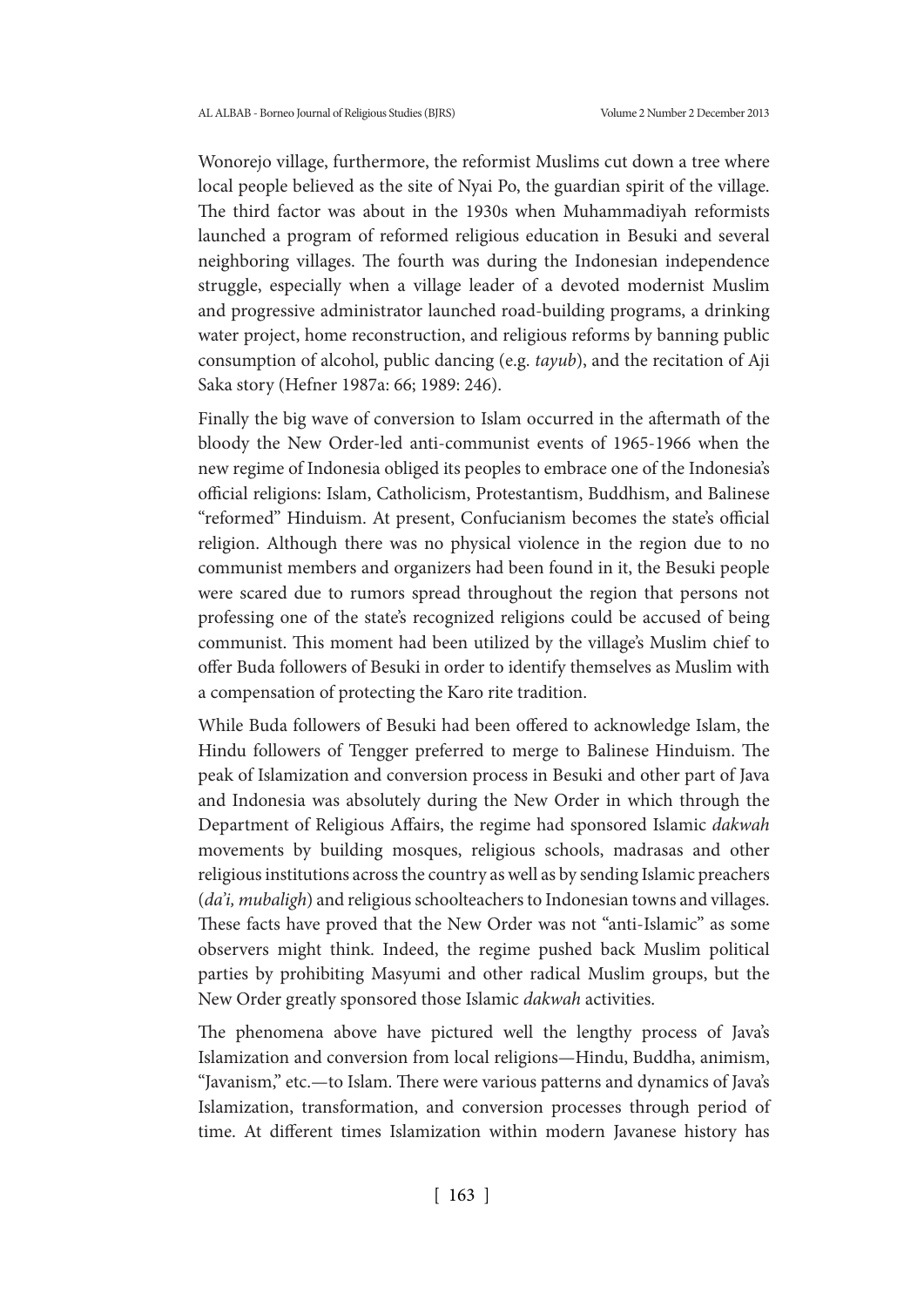been channeled to very different sociopolitical forces. In the 19<sup>th</sup> and early 20th centuries for instance Islamization process went hand in hand with the increase of *pesantren* institutions, religious schools, and economic structures. While during the Old Order Islamization was linked to *aliran* (lit. "streaming") pattern of party mobilization, in the time of the New Order it strongly related to educational programs and *dakwah* movements.

In addition, the cases illustrated above capture the dynamics of Java's Islamization and lengthy conversion processes from local and "small-scale" Javanese religions to the "transnational" and "world" religion, notably Islam. This "great conversion" to new world religions, as I noticed in the previous paragraphs, had been common view and widespread phenomena in Southeast Asia since the late nineteenth and early twentieth century, and this conversion continues nowadays. The term "religious conversion" used in this essay refers not only to a religious or theological change, but also to include a shift from a particular religious identity within a single religious tradition. Contemporary Southeast Asia and Asia, more generally (except Japan or North Korea), has been marked by, among others, this later sort of conversion and religious resurgence, namely an unprecedented upsurge in religious ritual, association, and observance.

In the once securely Catholic Philippines, the past generation has been dramatic conversion to evangelical and Pentecostal Christianity (Howell 2008). Vietnam, since the Doi Moi reforms of the late 1980s has also witnessed the resurgence of ritual practice (Malarney 2002). The ritualist surge includes not just the revival of long-suppressed household rites, but also the expansion of public cults such as the Lady of the Realm goddess in southern Vietnam (Taylor 2004). In the Theravada Buddhist lands of Burma, Thailand, and Cambodia, the past generation has also witnessed a steady expansion in lay devotion such as meditation movements that square off against a regime-backed Buddhism. The Theravada movements share a characteristic with Pentecostal and charismatic Christians across Southeast Asia, namely the prominence of women in their ranks. Over the past generation, Muslim Southeast Asia has also experienced a dramatic religious revitalization. Whereas two generations ago, Southeast Asia was renowned for the home-grown varieties of Islam, today, Saudiinspired Salafiyyah conservatives, Hizbut Tahrir internationalists, Indiabased Jamaah Tabligh, and the Middle East-typed Muslim Brothers move effortlessly across the region. Although Southeast Asia's Islamic resurgence shows clear global influences, the universalized influences find their meaning in "concrete engagement" not in "abstract principles of knowledge and power" (Tsing 2005: 67).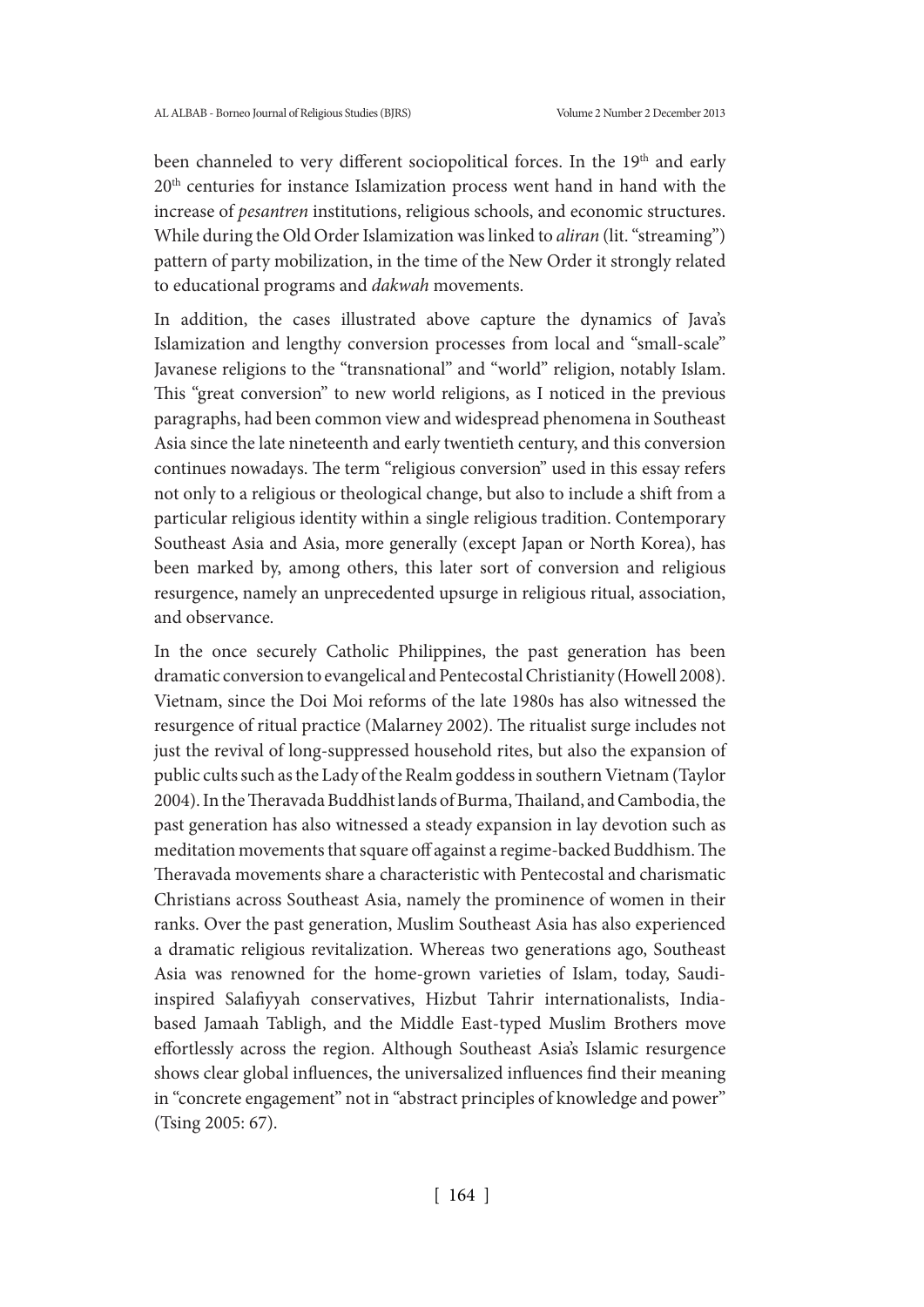To some degree, this immense religious change from "traditional" and "indigenous" religions to new religious beliefs as well as a shift from established world religions to new variants within the same but internationally-linked world religions resembles the collapse of small home industries by the emergence of transnational corporation (TNC) in the economic world. The analyses depicted above suggest that religion is not simply a matter of individual belief and personal faith but, at some point, also a social institution which—like other institutions—depends upon a particular social and political configuration for its reproduction as well as religious agents as the producer of religious discourses. Moreover, the historical facts and analyses I sketched above suggest that religious conversion—whether in the sense of a change of religion or a shift of particular religious identity within a single religious—is not simply a matter of individual choice and personal evaluation toward certain religion or religious groups but a social problem linked to the construction of political institutions under which some meanings would be shared and others denied. The political economy of religious culture, hence, ensures this massive conversion and transformation process and asserts the nature, existence, and function of religion as both belief system and institution in the social-cultural field of Southeast Asia.

### **BIBLIOGRAPHY**

- Beatty, Andrew. 1999. *Varieties of Javanese Religion: An Anthropological Account*. Cambridge: Cambridge University Press.
- Djamil, Abdul. 2001. *Perlawanan Kiai Desa: Pemikiran dan Gerakan K.H. Ahmad Rifai Kalisalak*. Yogyakarta: LKiS.
- Durkheim, Emile. 1995. *The Elementary Forms of Religious Life*. New York: Free Press.
- Geertz, Clifford. 1976. *The Religion of Java*. Chicago, IL: The University of Chicago.
- Hefner, Robert W. 2010. "Religious Resurgence in Contemporary Asia: Southeast Asian Perspectives on Capitalism, the State, and the New Piety. *The Journal of Asian Studies* 69 (4): 1003-1047.
- \_\_\_\_\_. (ed.). 2009. *Making Modern Muslims: The Politics of Islamic Education in Southeast Asia*. Honolulu: University of Hawai'i Press.
- \_\_\_\_\_ . 1989. *Hindu Javanese: Tengger Tradition and Islam.* Princeton, NJ: Princeton University Press.
- \_\_\_\_\_. 1987. "Islamizing Java? Religion and Politics in Rural East Java." *The Journal of Asian Studies* 46 (3): pp. 533-54.
- Howell, Brian. 2008. *Christianity in the Local Context: Southern Baptists in the*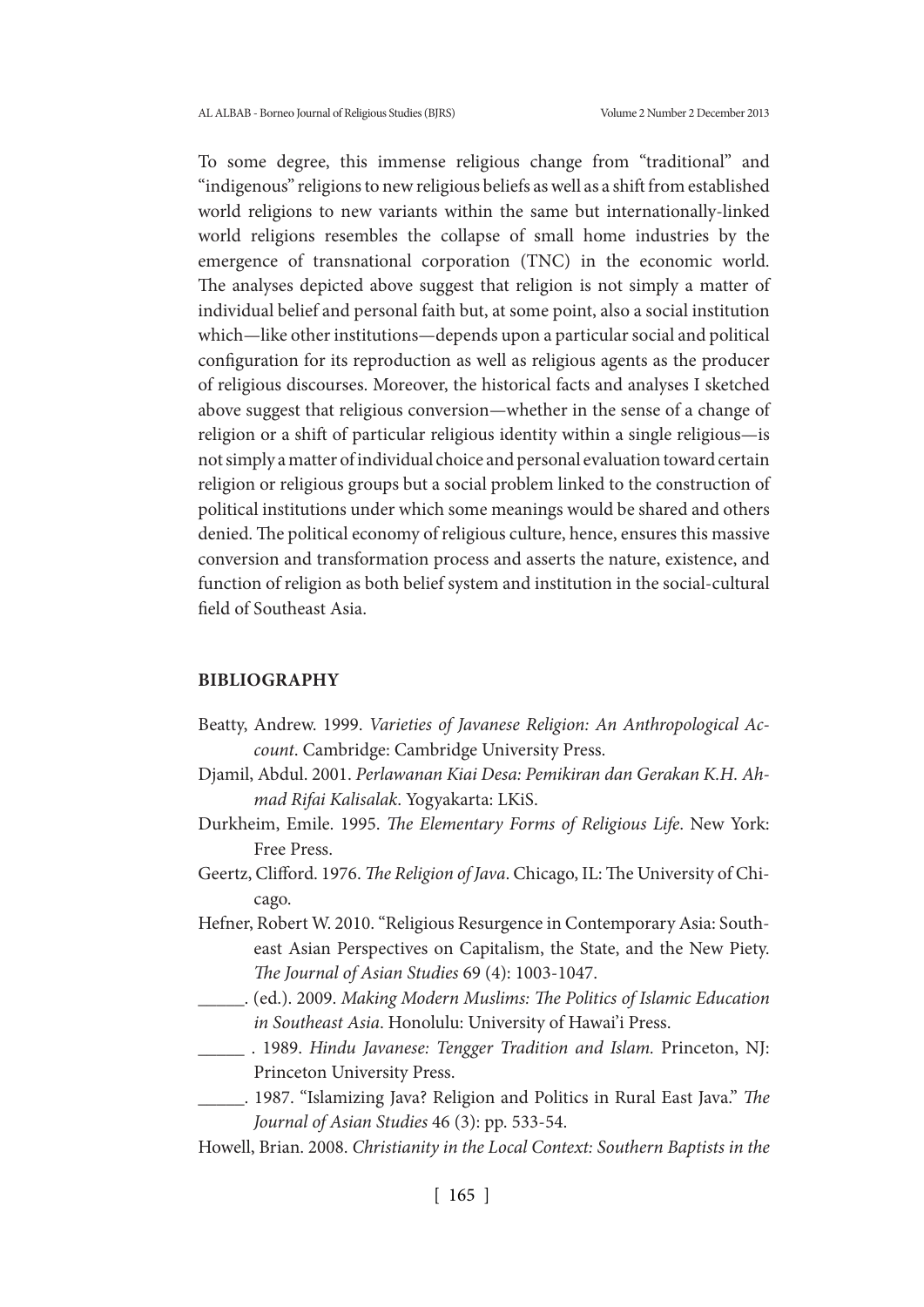*Philippines*. New York: Palgrave Macmillan.

- Kartodirdjo, Sartono. 1973. *Protest Movements in Rural Java*. Oxford, UK: Oxford University Press.
- Laffan, Michael. 2011. *The Making of Indonesian Islam: Orientalism and the Narration of a Sufi Past*. Princeton, NJ: Princeton University Press.
	- \_\_\_\_\_\_. 2007. *Islamic Nationhood and Colonial Indonesia: The Umma Below the Winds*. New York: Routledge.
- Lockard, Craig. 2009. *Southeast Asia in World History*. New York: Oxford University Press.
- Lombard, Denys. *Nusa Jawa Silang Budaya*. Jakarta: Gramedia.
- Malarney, Shaun Kingsley. 2002. *Culture, Ritual, and Revolution in Vietnam*. New York: Routledge Curzon.
- McKenna, Thomas. 1998. *Muslim Rulers and Rebels: Everyday Politics and Armed Separatism in the Southern Philippines*. California: California University Press.
- Nio, Joe Lan. 1952. *Tiongkok Sepandjang Abad.* Djakarta: Gunung Agung.
- Osborne, Milton. 2000. *Southeast Asia: An Introductory History*. Australia: Allen & Unwin .
	- \_\_\_\_\_. 2002. *Exploring Southeast Asia: A Traveler's History of the Region*. Australia: Allen & Unwin.

Pigeaud, Theodore G. Th. 1962. *Java in the 14th Century*. New York: Springer.

- Reid, Anthony. 1988/1995. *Southeast Asia in the Age of Commerce*, 2 vol. New Haven, CT: Yale Univ. Press.
- Ricklefs, M.C. 2007. *Polarizing Javanese Society: Islamic and other Visions (c. 1830-1930).* Singapore: NUS Press.
- Schrieke, B. 1957. *Ruler and Realm in Early Java.* The Hague and Bandung: W. van Hoeve Ltd.
- SarDesai, D.R. 1997. *Southeast Asia: past and Present*. Boulder, CO: Westview.
- Tan, Ta Sen. 2009. *Cheng Ho and Islam in Southeast Asia*. Singapore: ISEAS.
- Taylor, Philip. 2004. *Goddess on the Rise: Pilgrimage and Popular Religion in Vietnam*. Honolulu: University of Hawaii Press.
- Tsing, Anna Lowenhaupt. 2005. *Friction: An Ethnography of Global Connection*. Princeton, N.J.: Princeton University Press.
- Weber, Max. 1993. *The Sociology of Religion*. Boston, MA: Beacon Press.
- Widodo, Johannes. 2003. "Admiral Zheng He and Pre-Colonial Coastal Urban Development in Southeast Asia". Inaugural Lecture organized by Friends of Zheng He Society*.* Singapore (unpublised manuscript).
- Wolters, Oliver. 1993. *History, Culture, and Region in Southeast Asian Perspectives*. Itacha, NY: Cornell University Press.
- Zaman, Muhammad Qasim. 2012. *Modern Islamic Thought in a Radical Age:*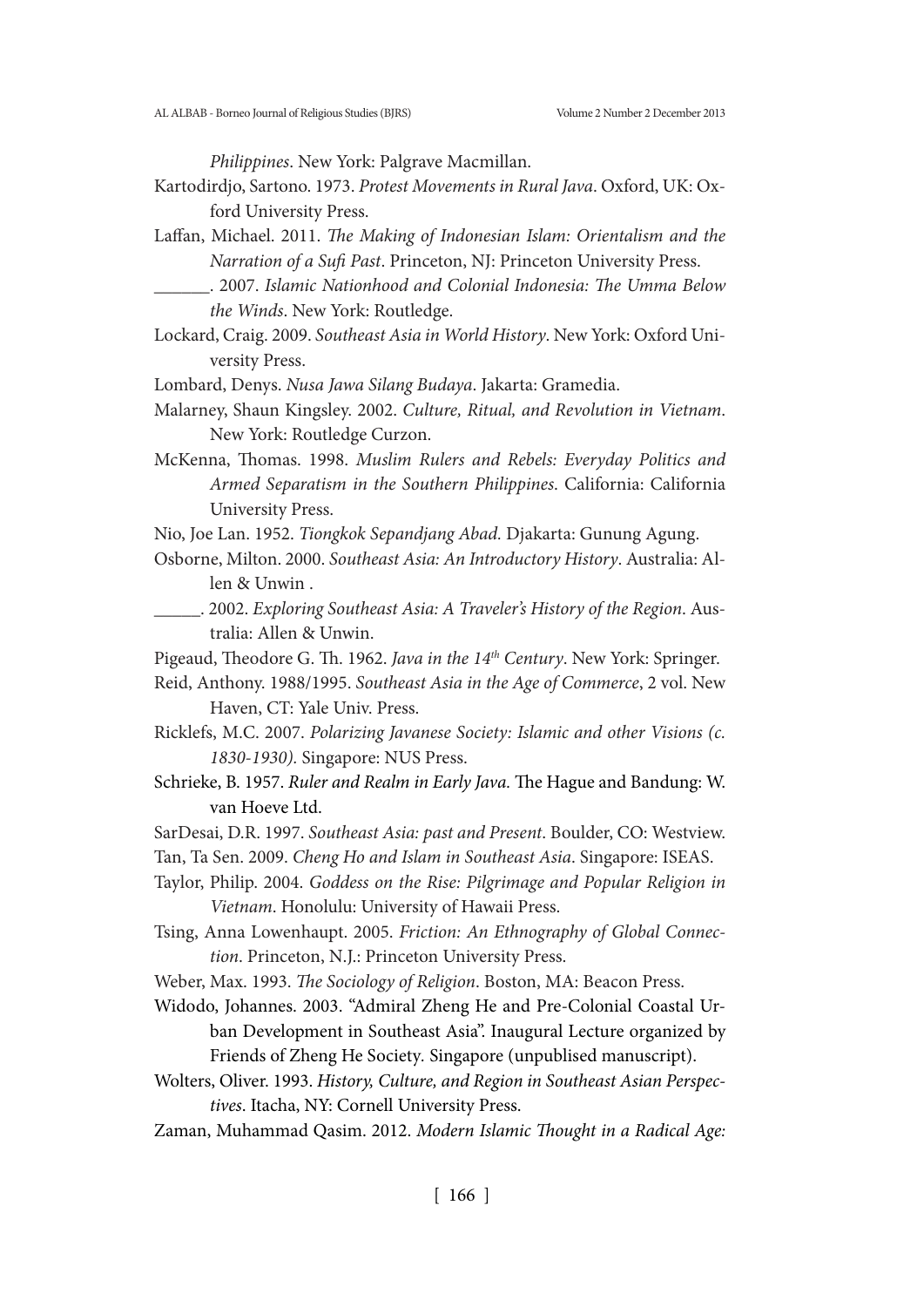*Religious Authority and Internal Criticism*. New York: Cambridge University Press.